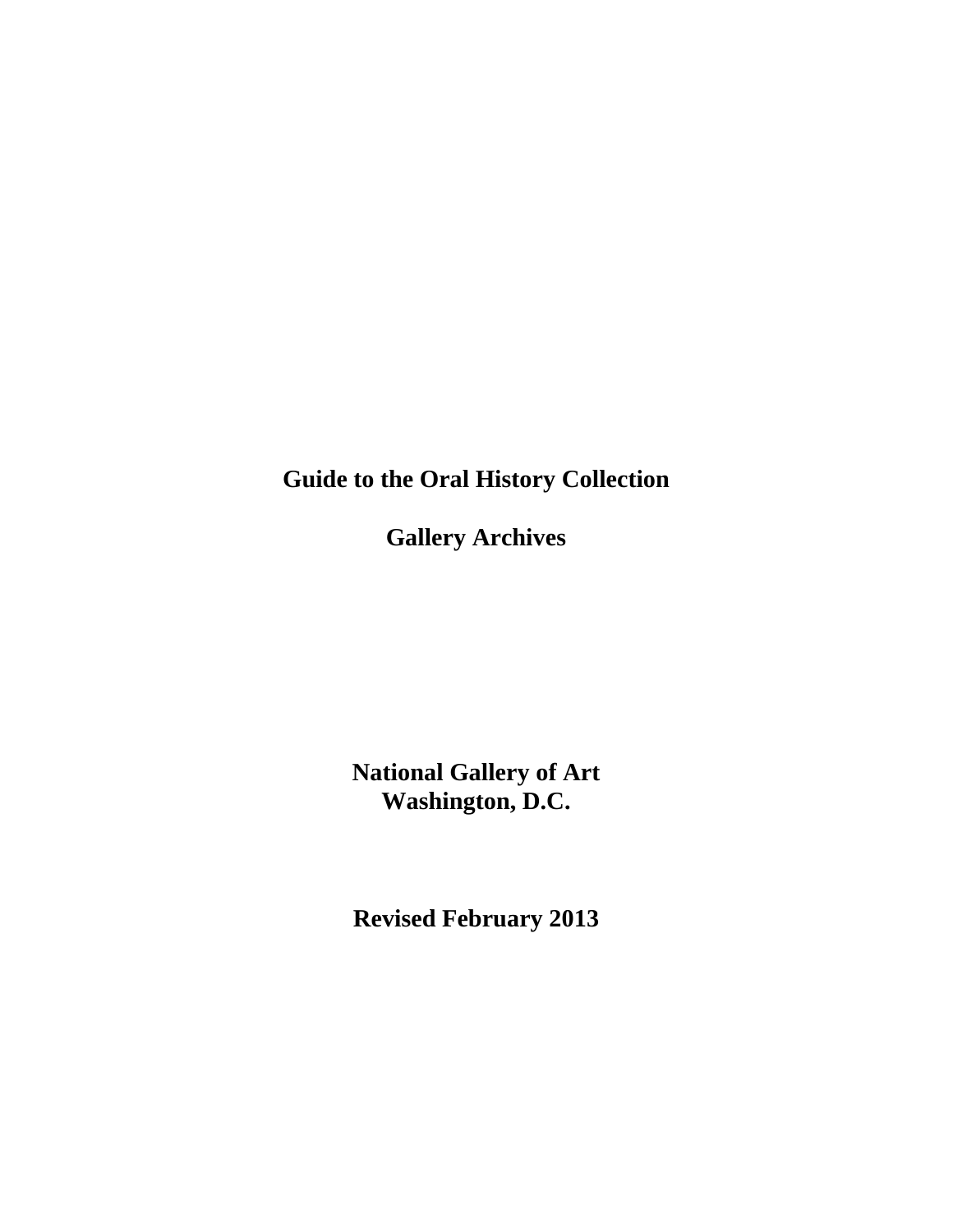# **THE GUIDE**

This guide provides descriptions to oral history interviews available for study in the Gallery Archives. Interviews that are in process or are not available for research use at this time are not included. Unless otherwise noted, the oral histories included here were conducted for the Gallery's oral history program.

Interviews described in the guide are divided into categories based on the interviewee's relationship to the National Gallery of Art: trustees and donors, executive officers, curatorial and administrative staff, architects and others engaged in East and West Building design and construction, and close observers and others associated with the National Gallery of Art. Interviews in each category are arranged alphabetically by interviewee name.

For more information on these oral histories or the National Gallery of Art oral history program, contact the Gallery Archives at (202) 842-6615 or by FAX (202) 842-6948 or e-mail [gallery-archives@nga.gov.](mailto:gallery-archives@nga.gov)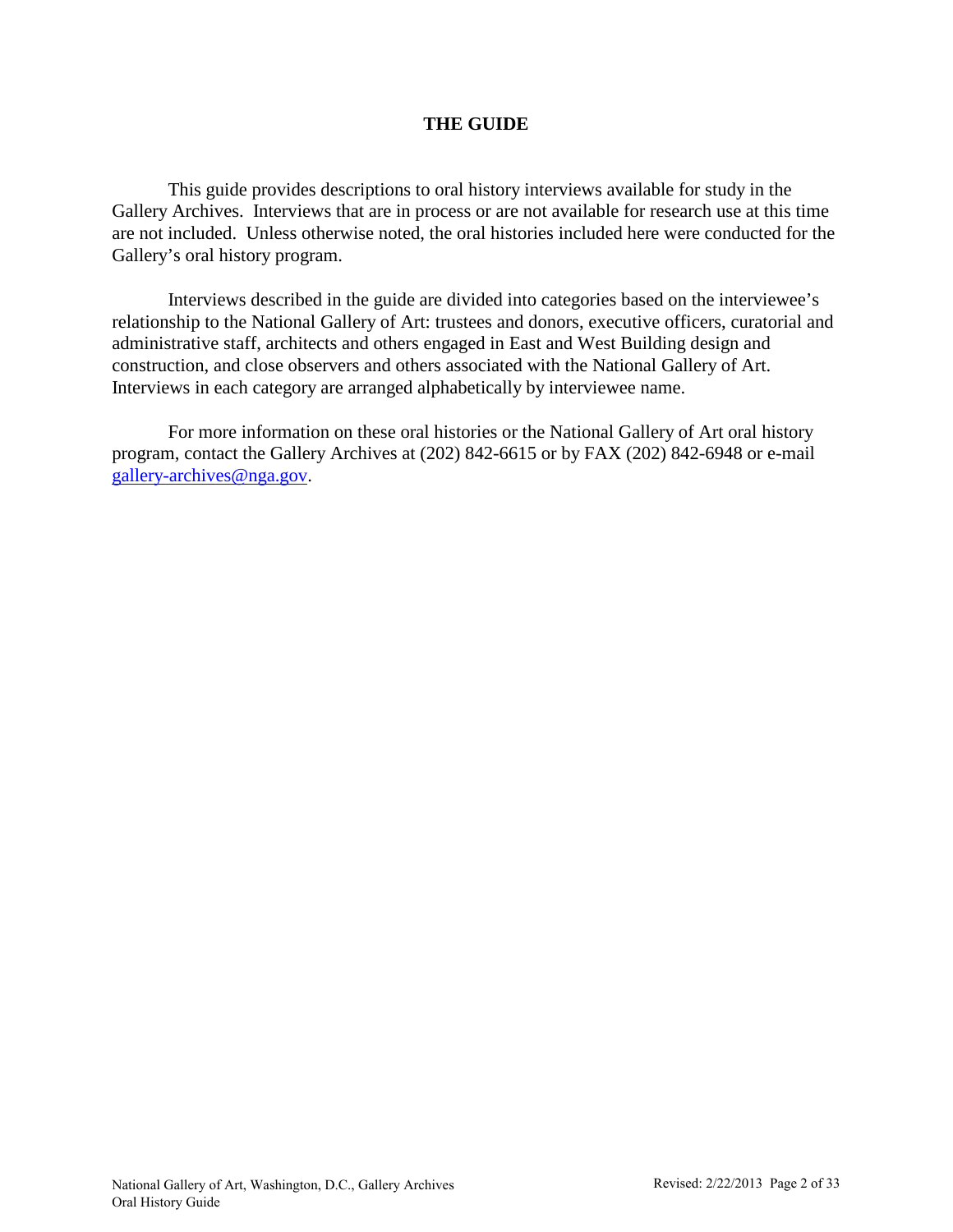## **LIST OF INTERVIEWS BY CATEGORY**

#### [TRUSTEES AND DONORS](#page-4-0)

Burger, Warren Irwin, John N., II Mellon, Paul Murphy, Franklin Pinkus, Gerhard and Marianne Stevenson, John R. Stevenson, Ruth Carter Vogel, Dorothy Vogel, Herbert

#### [EXECUTIVE OFFICERS](#page-7-0)

Adams, E. James Brown, J. Carter English, Joseph Grew Hayes, Lloyd D. Parkhurst, Charles Walker, John

#### [CURATORIAL AND ADMINISTRATIVE STAFF](#page-10-0)

Allen, John L. Baird, Thomas Bales, Richard Barry, Mabel Benson, Elizabeth Beville, Henry Bingham, Lois Bonner, Catharine Bouton, Margaret Burnet, Mary Elizabeth Chramiec, Alexandra Ferber, Elise Van Hook Fox, Carol Foy, Elizabeth Leason, Max Levenson, Jay Looney, Kay Mallus, Maria McGill, Thomas, Jr. Mongan, Elizabeth Moore, Lamont Parker, Fred Pell, Robert Livingston Silberfeld, Kay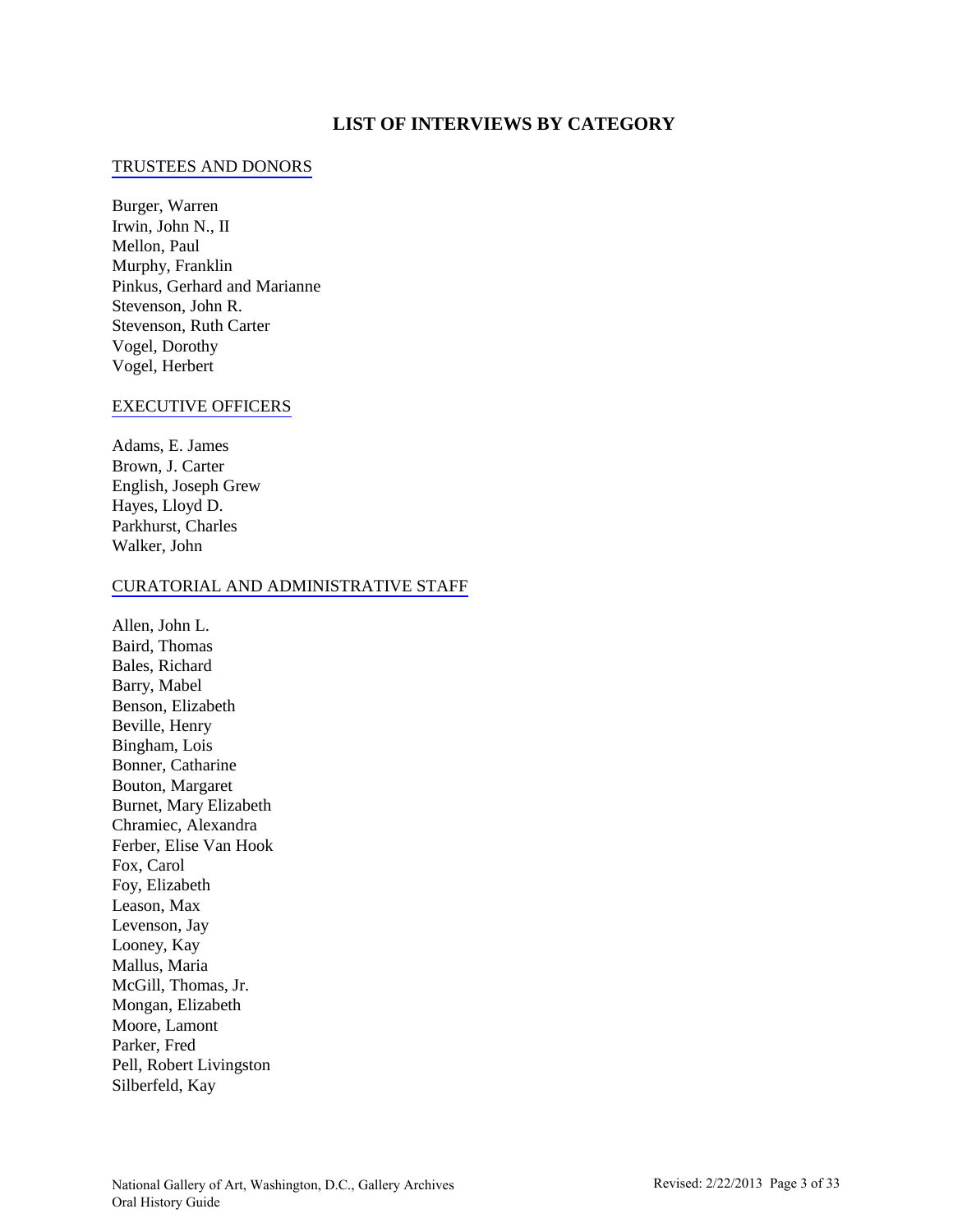#### [CURATORIAL AND ADMINISTRATIVE STAFF](#page-17-0) (continued)

Silverman, Joan Smith, Noel Smyth, Craig Hugh Smyth-Ravenel, Frances Steele, Lina Taylor, Katrina Van Hook Thomas, Thelma Viebranz, Alfred C. Walstrom, Charles Watson, Ross Wells, Carolyn

#### [BUILDING DESIGN AND CONSTRUCTION](#page-22-0)

Bates, Robert Craig, John Eastman, Franklin Eggers, David L. Jones, John Karras, Chris Mann, William J. Matisse, Paul Offenbacher, Hurley Oles, Paul Stevenson Olsen, Edwin B. Pei, I.M. Rice, Malcolm Ridgway, Jane Pope Scott, David W. Young, Theodore

#### [OBSERVERS AND ASSOCIATES OF THE NATIONAL GALLERY OF ART](#page-28-0)

Bjurström, Per Conger, Clement E. DeAtley, Thelma with Virginia Brown Feller, Robert MacEwen, Edward C. Modestini, Mario Mongan, Agnes Pearson, Nathan Perry, Marilyn Schmidt, Adolph William Standen, Edith Stoner, Joyce Hill Williams, Joan B.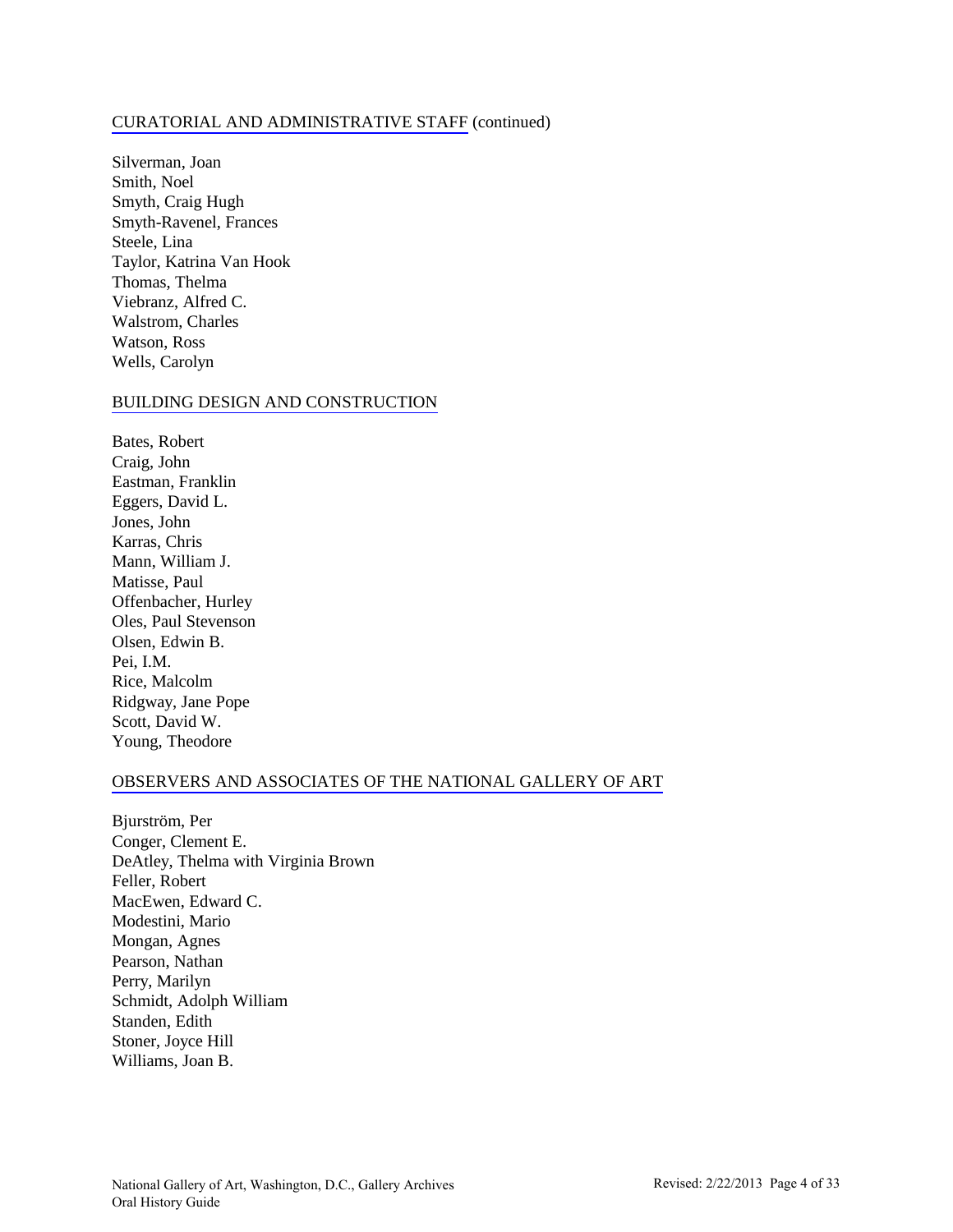## **TRUSTEES AND DONORS**

## <span id="page-4-0"></span>**Burger, Warren**

As Chief Justice of the Supreme Court of the United States, Warren Burger was a member of the Board of Trustees of the National Gallery of Art from 1969 to 1986. He was Chairman of the Board from 1969-1979.

Burger recalled visiting the newly-opened Gallery in 1941 when he was in Washington on business. He noted his love for art and avocation as a sculptor which contributed to his longterm interest in the museum. He recalled his interest in I.M. Pei's plans for the Gallery's new building and his attention to its progress. He assessed the Gallery and its standards relative to other cultural institutions.

The interview was conducted by A.C. Viebranz on January 14, 1992 in Washington, D.C.

# **Irwin, John N., II**

John N. Irwin II was a trustee of the National Gallery of Art from 1962 to 1965, when he resigned from the board to enter government service representing the United States in negotiations concerning the Panama Canal. Later he served as United States ambassador to France.

Irwin described his early years, the growth of his interest in art, his diplomatic service, and his acquaintance with John Walker, which led to his appointment to the Board of Trustees of the National Gallery of Art. He described the activities and role of the Board of Trustees, and shared his observations concerning the development of museums and exhibitions and the period of his service on the board. He reflected on the role and contributions of trustees and art collectors he knew, including Paul Mellon, John Hay Whitney, and Walter Annenberg.

The interview was conducted by A.C. Viebranz on May 12, 1993 in New York, New York.

# **Mellon, Paul**

Paul Mellon, son of the National Gallery of Art founder, Andrew W. Mellon, and himself an important contributor to its collections, was a member of the Board of Trustees from 1938 to 1939 and from 1945 to 1985, serving as president from 1938 to 1939 and again from 1963 to 1978 and as chairman from 1979 to 1985.

Mellon described his father and recalled the museum's founding benefactors, dedication of the National Gallery of Art in 1941 and other significant events including selection of John Walker as second director and the conservation controversy of twenty years later. He reflected on the contributions of his sister, Ailsa Mellon Bruce, her tastes in collecting, and her interest in the Gallery. He described significant personalities including the Gallery's directors and discussed plans for the East Building, the selection of I.M. Pei as architect, and the work of the building committee.

The interview was conducted by Robert Bowen on July 26 and 27 and November 10, 1988 in Washington, D.C. Additional research was provided by A.C. Viebranz.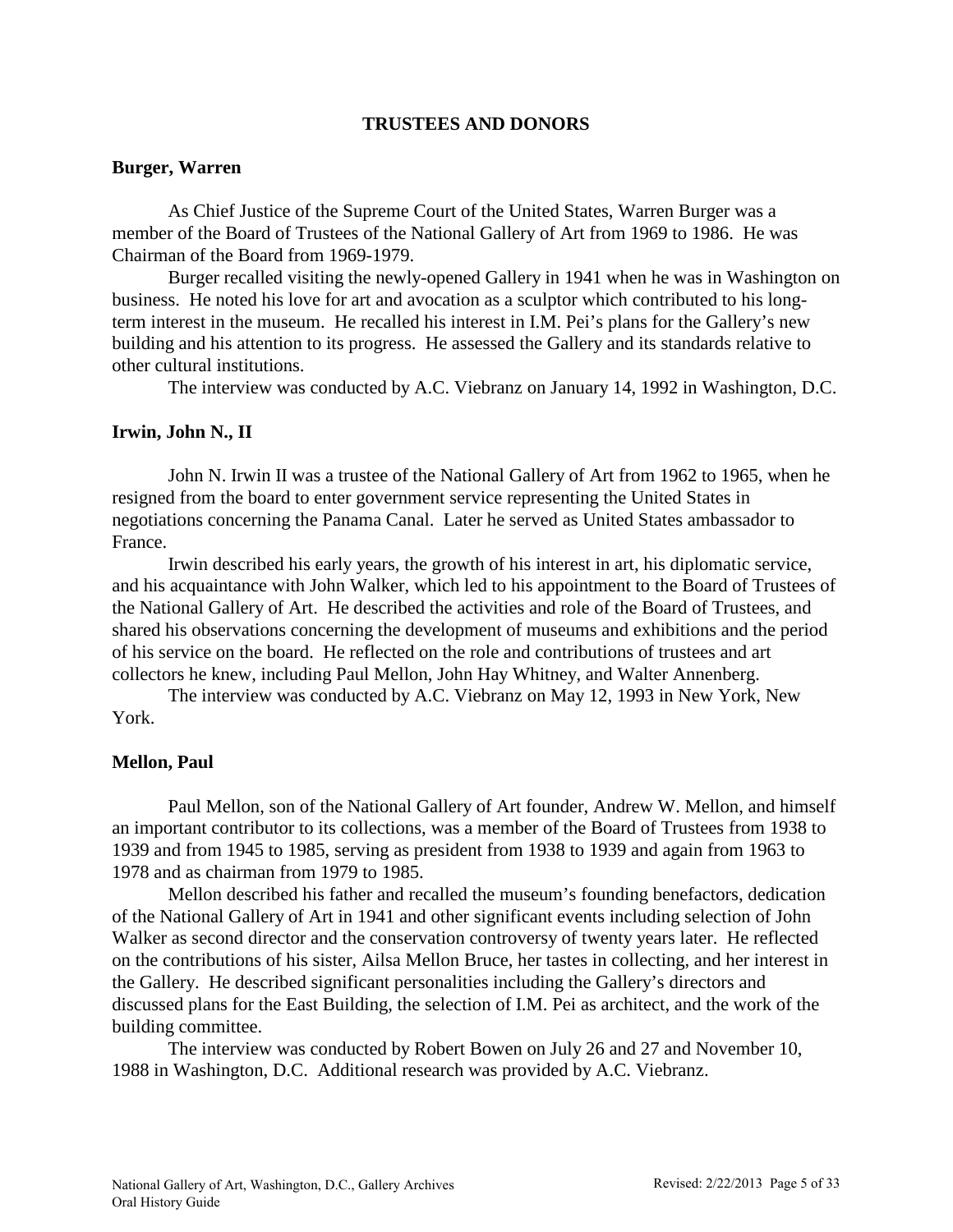## **Murphy, Franklin**

Franklin Murphy served as a trustee of the National Gallery of Art from 1964 to 1993 and as chairman from 1985 to 1993.

Murphy recalled his early experiences with the Kress Foundation, on whose board he served, and his association with the National Gallery, including his role in the selection of John Walker as David Finley's successor. He discussed the character and influence of various members of the Board of Trustees, directors John Walker and J. Carter Brown and notable staff members. He recalled significant events in the Gallery's history including the conservation controversy of the late 1970s and activities and decisions associated with planning and construction of the East Building. He reflected on Paul Mellon and his influence on the National Gallery and described other major donors and fund-raising efforts, including the Patrons' Permanent Fund, the Collectors Committee, and the Trustees' Council.

The interview was conducted by A.C. Viebranz on January 24 and May 5, 1990 in Washington, D.C.

## **Pinkus, Gerhard and Marianne**

Gerhard and Marianne Pinkus collected a large number of Marc Chagall's early graphic works over more than four decades beginning in the 1940s. The Pinkuses donated portions of their collection to the National Gallery of Art in 1993. Curator Judith Brodie interviewed Mr. and Mrs. Pinkus in the exhibition *Marc Chagall's Early Prints and Drawings: From Gerhard and Marianne Pinkus and Other National Gallery Collections* [July 2-December 31, 1995].

Mr. Pinkus explained his interest in Chagall and why he began collecting the artist's early prints. He mentioned other Chagall collectors he encountered. He remembered beginning a long-term acquaintance with the artist in 1955 and gave insights into Chagall's family relationships. He discussed Chagall's commissions for book illustrations and his experimentation with different methods of printmaking. He also spoke in detail about the background and inspiration for works from his collection in the exhibition, including four series: *Mein Leben*, *La Fontaine's Fables, Dead Souls,* and *The Seven Deadly Sins*. Mrs. Pinkus added further observations concerning Chagall.

The interview was conducted by Judith Brodie on September 10, 1995 in Washington, D.C.

## **Stevenson, John R.**

John R. Stevenson served as a trustee of the National Gallery of Art from 1975 to 1993 and as president from 1979 to 1993.

Stevenson described his background and how he became a trustee, the organization and work of the board and officers of the National Gallery and especially the role of president. He analyzed the Gallery's relationship to the Smithsonian Institution and Congress. He assessed the development and cost of the East Building, commented on the work of architect I.M. Pei and described Operation Breakthrough. He recalled the conservation controversy of the late 1970s and commented on various personalities associated with the Gallery, including Carlisle Humelsine. He reflected on the Gallery's program of special exhibitions and assessed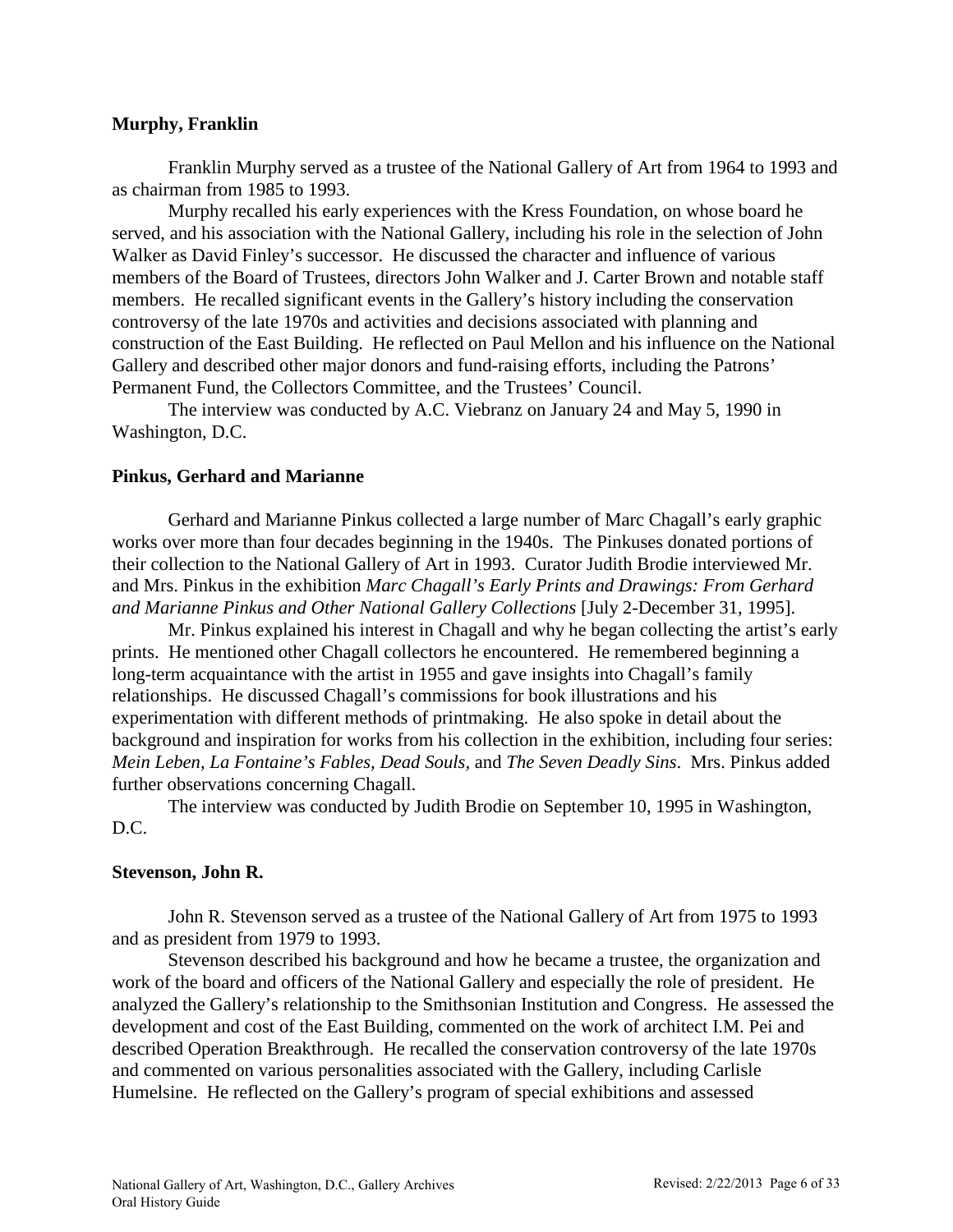possibilities for the Gallery's future.

The interview was conducted by A.C. Viebranz on June 24, 1992 in New York, New York.

## **Stevenson, Ruth Carter**

Ruth Carter Stevenson was a trustee of the National Gallery of Art from 1979 to 1997 and served as president from 1993 to 1997.

Stevenson described her education and the sources of her interest in art. She recalled her father, Amon Carter, his interest in art collecting, and development of the Amon Carter Museum in Fort Worth, Texas. She explained the circumstances of being asked to serve as a trustee of the National Gallery and recalled the conservation controversy. She described the origins, development and work of the Collectors Committee, and the program for the Patrons' Permanent Fund. She assessed various National Gallery acquisitions and exhibitions, and reflected on the importance of art education and the role of museums in reaching children.

The interview was conducted by A.C. Viebranz on November 10, 1992 in Washington, D.C.

## **Vogel, Dorothy and Herbert**

Beginning in 1962, Dorothy and Herbert Vogel used their modest salaries as a librarian and postal clerk to build an impressive collection of nearly 4,000 works of art, mostly in the conceptual and minimalist style. In 1992, they transferred a portion of their collection to the National Gallery of Art through gift and purchase.

The six interviews with the Vogels took place over four sessions. Dorothy and Herbert Vogel were interviewed separately for the 2001 sessions and together in 2003 and 2005.

The Vogels discussed their background and education, the development of their interest in art, and the manner in which they began their collection. They described the art scene in New York City during the 1950s and 1960s, and recounted their first meetings with Sol LeWitt, Richard Tuttle, Robert Mangold, and Robert Barry. The Vogels also spoke of the evolution of their collection to include works by women artists, such as Edda Renouf, Ruth Vollmer, and Sylvia Plimack, and pieces by post-minimalists like Bruce Nauman and Pat Steir. They shared highlights of the many exhibitions in which their works were displayed and the circumstances that led to choosing the National Gallery of Art for the major gift of their collection.

The interviews were conducted by Ruth E. Fine on January 29 and June 20, 2001 in New York, New York and June 2, 2003 and April 27, 2005 in Washington, D.C.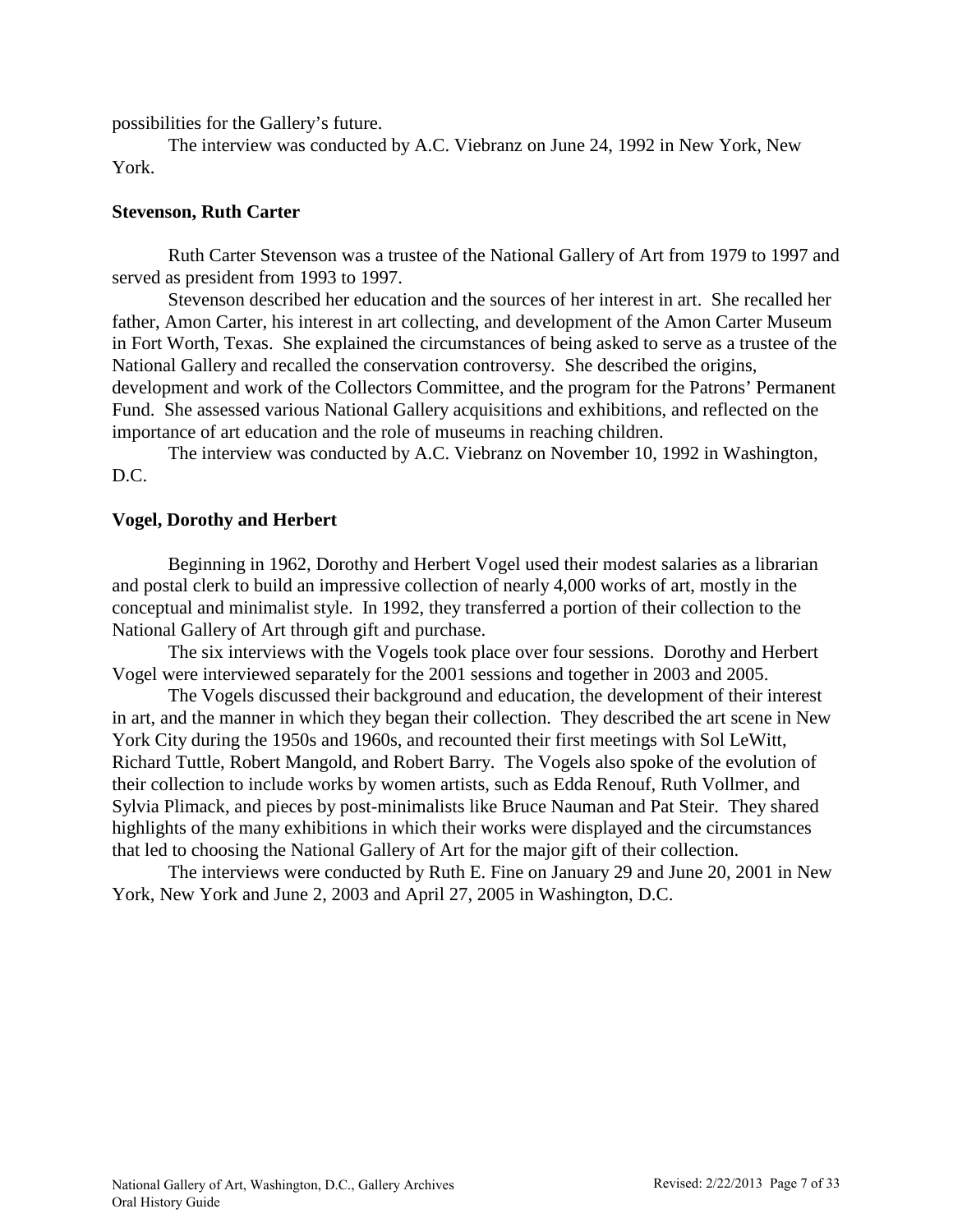# **EXECUTIVE OFFICERS**

### <span id="page-7-0"></span>**Adams, E. James**

E. James Adams served in executive positions at the National Gallery of Art from 1950 until his retirement in 1973, including assistant secretary and assistant general counsel (1950- 1965), assistant treasurer (1962-1965), administrator (1965-1971), and secretary-general counsel (1971-1973).

Adams described his background and the circumstances of his transfer to the National Gallery of Art. He recalled Huntington Cairns and recounted Cairns's interests and working relationships. He explained circumstances surrounding the loan of the Gulbenkian Collection to the Gallery and John Walker's appointment as director in 1956. He commented on day-to-day activities and shared anecdotes relating to Gallery personalities and the *Mona Lisa* exhibition.

The interview was conducted by Anne G. Ritchie on May 5, 1992 in Washington, D.C.

### **Brown, J. Carter**

J. Carter Brown joined the National Gallery of Art staff in 1961 to work as an assistant to director John Walker. Brown then became assistant director from 1964 to 1968 and deputy director from 1968 to 1969. He served as director of the Gallery for over two decades from 1969 to 1992.

Brown was interviewed to discuss the planning, design, and opening of the East Building in 1978. He explained the motivating factors behind the Gallery's expansion, in particular the need to accommodate a center for scholars and to create more usable exhibition space. He recalled the pivotal roles of Paul Mellon and Ailsa Mellon Bruce in securing support for the new building, as well as former director John Walker's influence on the Board of Trustees to move plans forward. Brown also described the screening process and the eventual selection of I.M. Pei as the architect for the new building. He spoke about the formation of the Collectors Committee for the commissioned works of the East Building and offered anecdotes about a few of the artists and their works, including Alexander Calder and his *Untitled* mobile. Lastly, he reflected on the opening of the East Building and how rewarding the experience was to see the plan and design fully realized.

The interview was conducted by Anne G. Ritchie on February 7, 1994 in Washington, D.C.

A second interview with J. Carter Brown focused on the history of the design and installation department (DID) at the National Gallery of Art. Brown recalled what Gallery exhibitions were like in the 1960s and how exhibition design changed dramatically with the founding of an in-house design and installation team. He spoke specifically of DID head Gaillard Ravenel and the many achievements made under Ravenel's leadership and vision. Brown also described exhibition planning and explained the "specialness" of temporary exhibitions by comparing them to theatre.

The interview was conducted by Anne G. Ritchie on July 17, 1998 in Washington, D.C.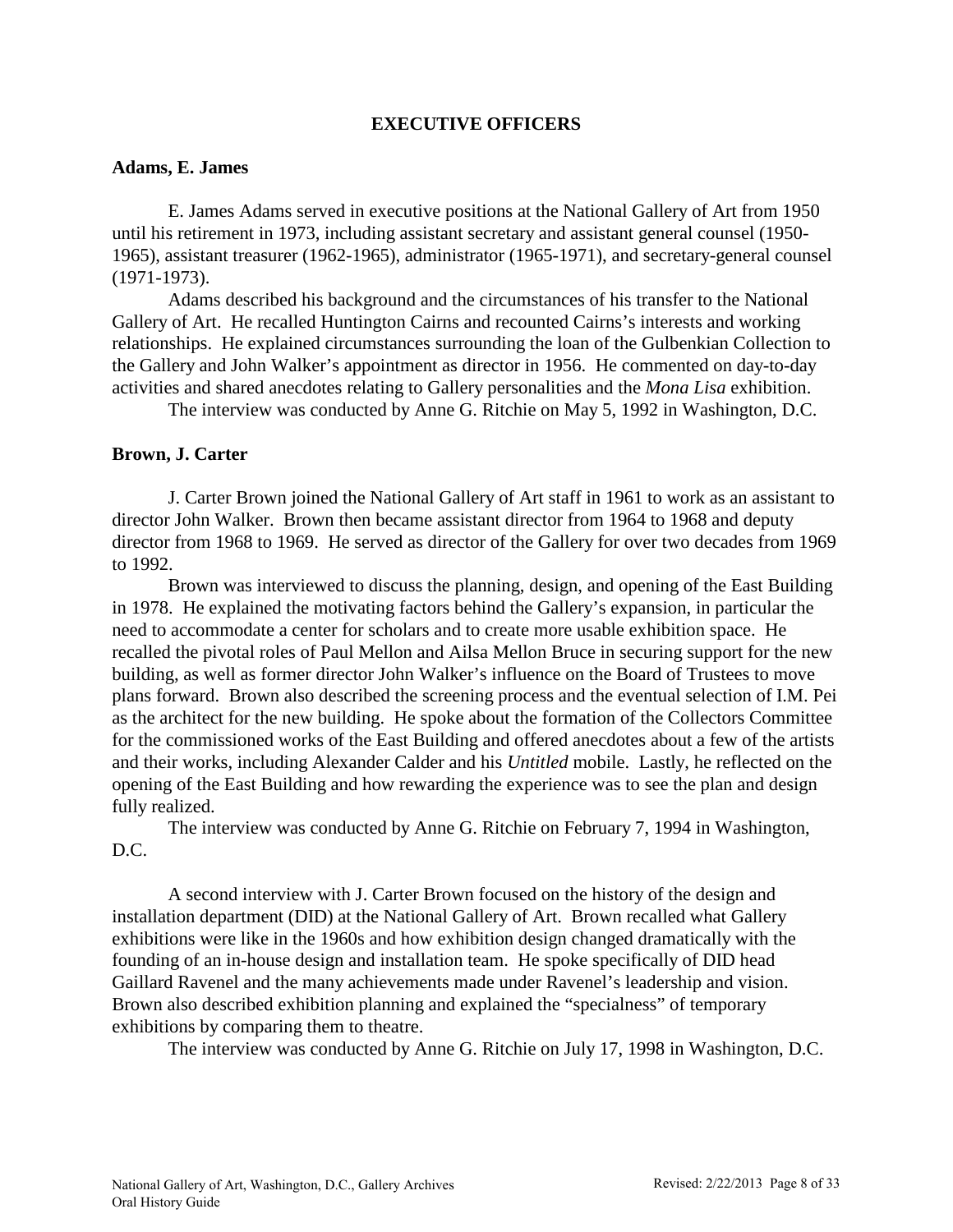### **English, Joseph Grew**

Joseph English joined the staff of the National Gallery of Art as deputy administrator in 1970. He served as administrator from 1971 until his retirement in 1986.

English described the administrator's duties ranging from security to parking and recalled complex arrangements required for special exhibitions and visiting dignitaries. He spoke about his associates and commented on the personalities and situations he encountered as administrator. He recounted numerous anecdotes concerning the museum, the work of the administrator and events during his tenure.

The interview was conducted by Anne G. Ritchie on February 12, 14, and 27, 1991 in Washington, D.C.

## **Hayes, Lloyd D.**

Lloyd Hayes joined the National Gallery of Art's staff as a supply clerk in 1941, left the Gallery for military service during World War II, and returned to the Gallery after the war. He later served as assistant administrator and as treasurer from 1969 until his retirement in 1976.

Hayes recalled the Gallery's early days and provided details concerning the personalities responsible for its administration and budget and its various administrative activities, including publication sales, the horticulture program, and security. He described the Gallery's West Building, the gymnasium, important visitors, special events, and major personalities, including John Walker and David Finley.

The interview was conducted by Anne G. Ritchie on May 1 and 4, 1990 in Washington, D.C.

## **Parkhurst, Charles**

Charles Parkhurst joined the staff of the National Gallery of Art in 1941 as an assistant curator but left soon thereafter for military service in World War II, serving in Europe as an officer with the Army's Monuments, Fine Arts, and Archives Section. He returned to the National Gallery in 1971 as assistant director, retiring from that position in 1983.

Parkhurst described his education and his work at the National Gallery before the war and recalled many of the early curatorial staff, and administrative officers. He recounted his experiences in Europe during World War II and the controversy surrounding the Berlin paintings and their shipment to the National Gallery. He noted the circumstances of his return to the National Gallery in 1971, the organization and functions of the office of the assistant director, and especially events surrounding the conservation controversy of the late 1970s. He discussed construction of the East Building and its impact on the National Gallery, development of some of the art commissions for the new building, and establishment of the Center for Advanced Study in the Visual Arts.

The interview was conducted by A.C. Viebranz on November 10, 1990 in Williamstown, Massachusetts and December 6, 1990 in Washington, D.C.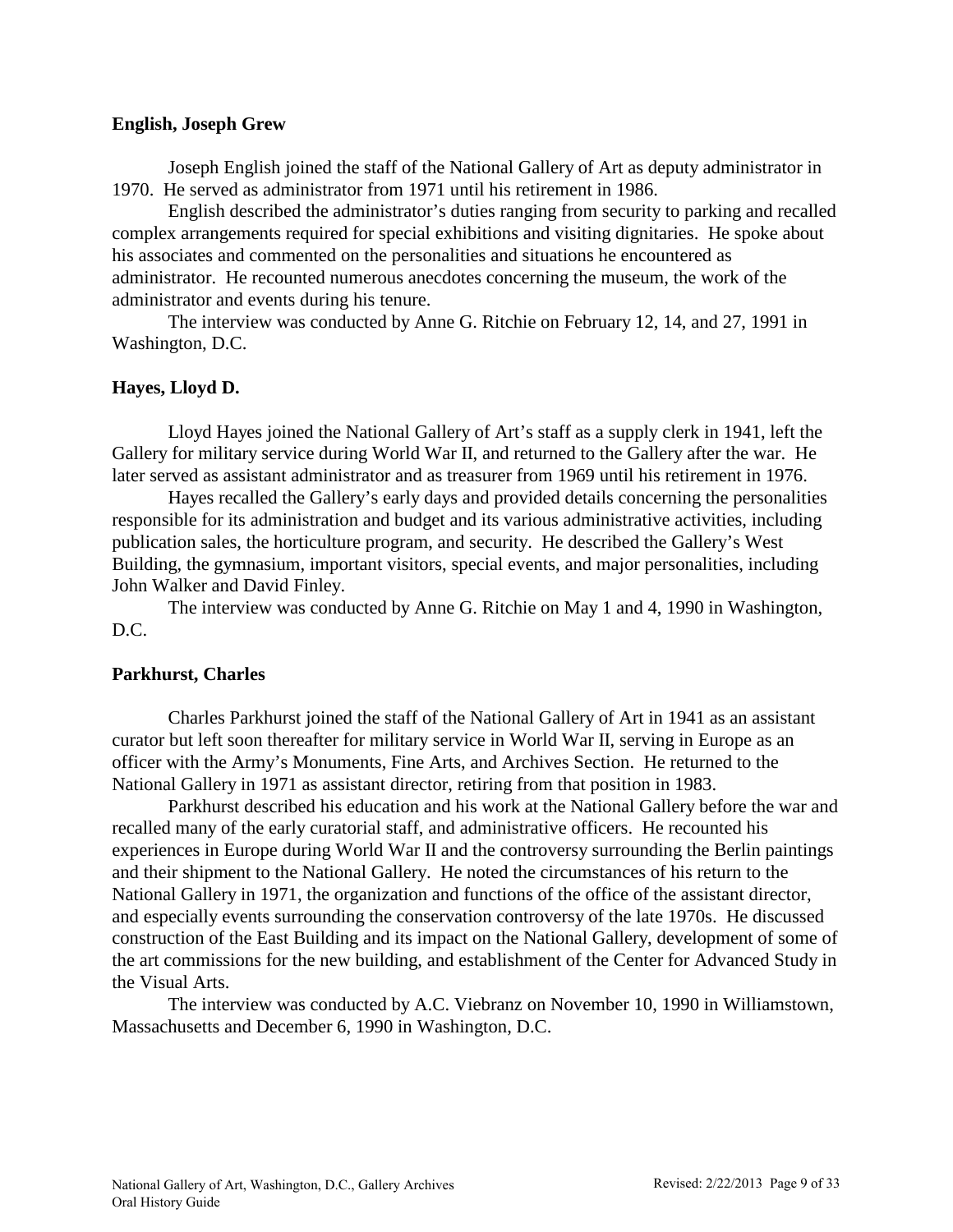## **Walker, John**

John Walker served as the National Gallery of Art's first chief curator from 1939 to 1956 and as its director from 1956 until his retirement in 1969.

This interview was conducted by historian Eric Lindquist on behalf of Paul Mellon and was deposited with their permission in the Gallery Archives. Under terms of the deposit, the interview was opened for research upon Walker's death.

Walker discussed coming to the Gallery from his position at the American Academy in Rome and his impressions of executive officers David Finley, Harry McBride, Macgill James, and Huntington Cairns. He described major acquisitions, art dealer Joseph Duveen, and art dealership in general. He explained his role in the design of the interior of the West Building and the initial planning of the East Building. He outlined the Gallery's emergency plans that were in effect during World War II. He also spoke of his friendship with Paul Mellon and his impressions of Andrew Mellon.

The interview was conducted by Eric Lindquist on July 27, 1987 in Fishers Island, New York.

In a second interview with John Walker, he recalled his education and training, his friendship with Bernard Berenson, his relationship to the Gallery's first director, David Finley, and his association with Gallery trustees and donors. He described Gallery activities during World War II, and in particular his work with the American Commission for the Protection and Salvage of Artistic and Historic Monuments in War Areas ("Roberts Commission") and its impact on the work of the Army's Monuments, Fine Arts, and Archives Section in Europe. He expressed his ideas about conservation and spoke of his work on the restoration of the White House.

The interview was conducted by Anne G. Ritchie on October 23, 1990 in Amberley, West Sussex, England.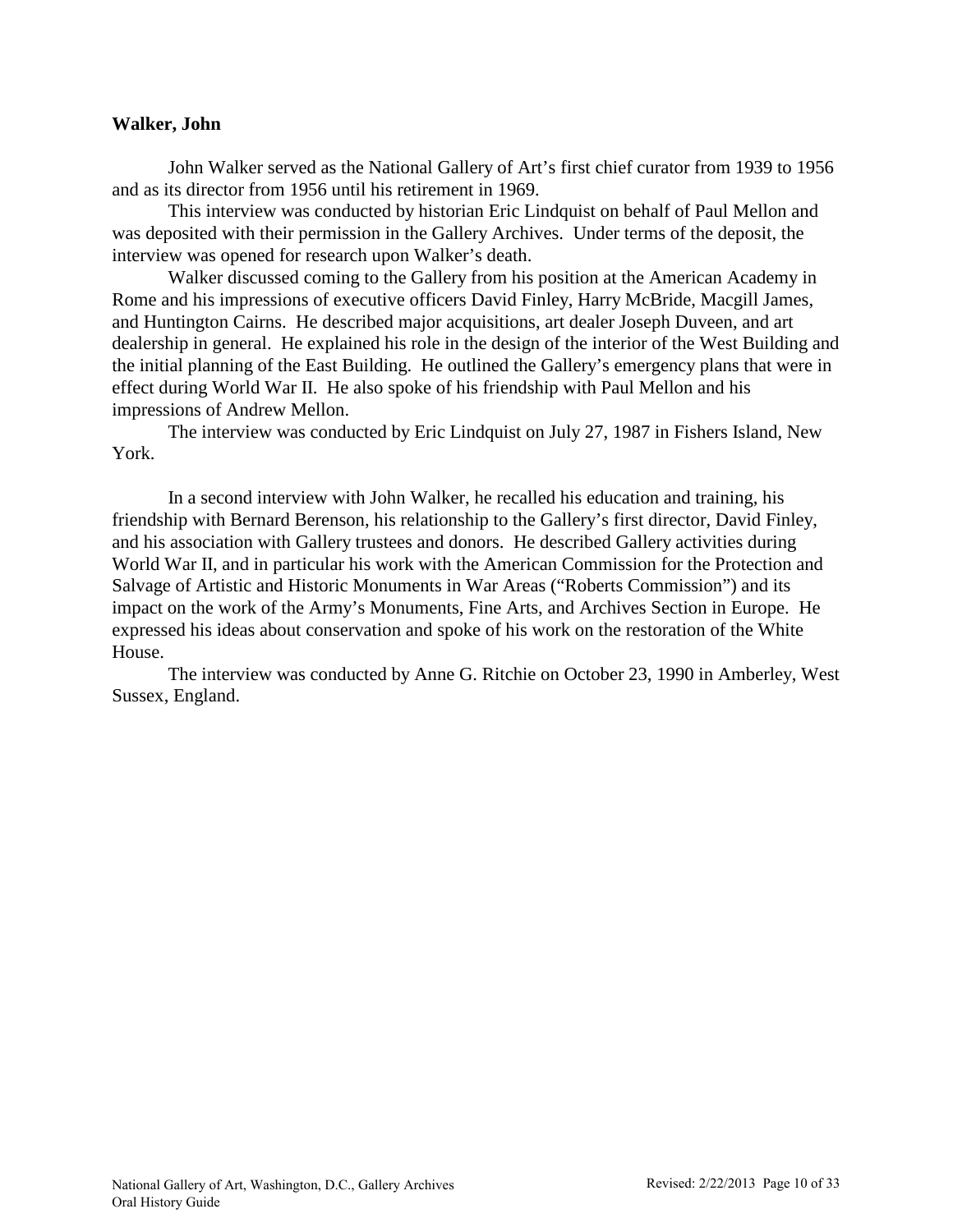# **CURATORIAL AND ADMINISTRATIVE STAFF**

### <span id="page-10-0"></span>**Allen, John L.**

John L. Allen joined the National Gallery of Art staff in January 1940 to help establish and organize an office filing system. He served in the Army during World War II and returned to the Gallery as an accountant, continuing to work in the treasurer's office until his retirement in February 1969.

Allen described the acquisition of the Widener Collection and his work assisting with its inventory. He recalled the atmosphere in the National Gallery of Art and mentioned many of the early staff members, including a number of the guards. He discussed the employee recreation association, as well as the Gallery's "LecTour" audio system.

The interview was conducted by Anne G. Ritchie on May 9, 1991 in Washington, D.C.

### **Baird, Thomas**

Thomas Baird was a curator at the National Gallery of Art from 1956 to 1960.

Baird described his education and training and the nature of his work at the National Gallery. He recalled the Gallery's relationship with the Kress Foundation and with Chester Dale and other donors. He recalled significant personalities including Perry Cott, David Finley, Lester Cooke, Fern Shapley, and John Walker and their working styles and relationships.

The interview was conducted by John J. Harter on August 15, 1989 in Hartford, Connecticut.

#### **Bales, Richard**

Richard Bales served as the National Gallery of Art's music director from 1943 until his retirement in 1985.

Bales recalled joining the Gallery's staff, noting that it was "one of those things that fell out of the sky". He described the development of the music program, including his work planning concerts and performances at the White House and Kennedy Center. He discussed his work as a composer, and especially his orchestral suites *The Union* and *The Confederacy* and his patriotic cantata, *The Republic*. Bales described the Gallery's first three directors and their personalities, working styles, and influence on the museum and its music program. He recalled other aspects of the Gallery activities, including important visitors.

The interview was conducted by A.C. Viebranz on January 11, 1989 in Alexandria, Virginia.

### **Barry, Mabel**

Mabel Barry worked as an attorney in the office of the secretary, treasurer, general counsel--later the office of the secretary-general counsel--from 1943 until her retirement in 1973 at the National Gallery of Art.

Barry recalled her background, her arrival in Washington and the circumstances in which she attended law school. She described her legal work for the National Gallery and the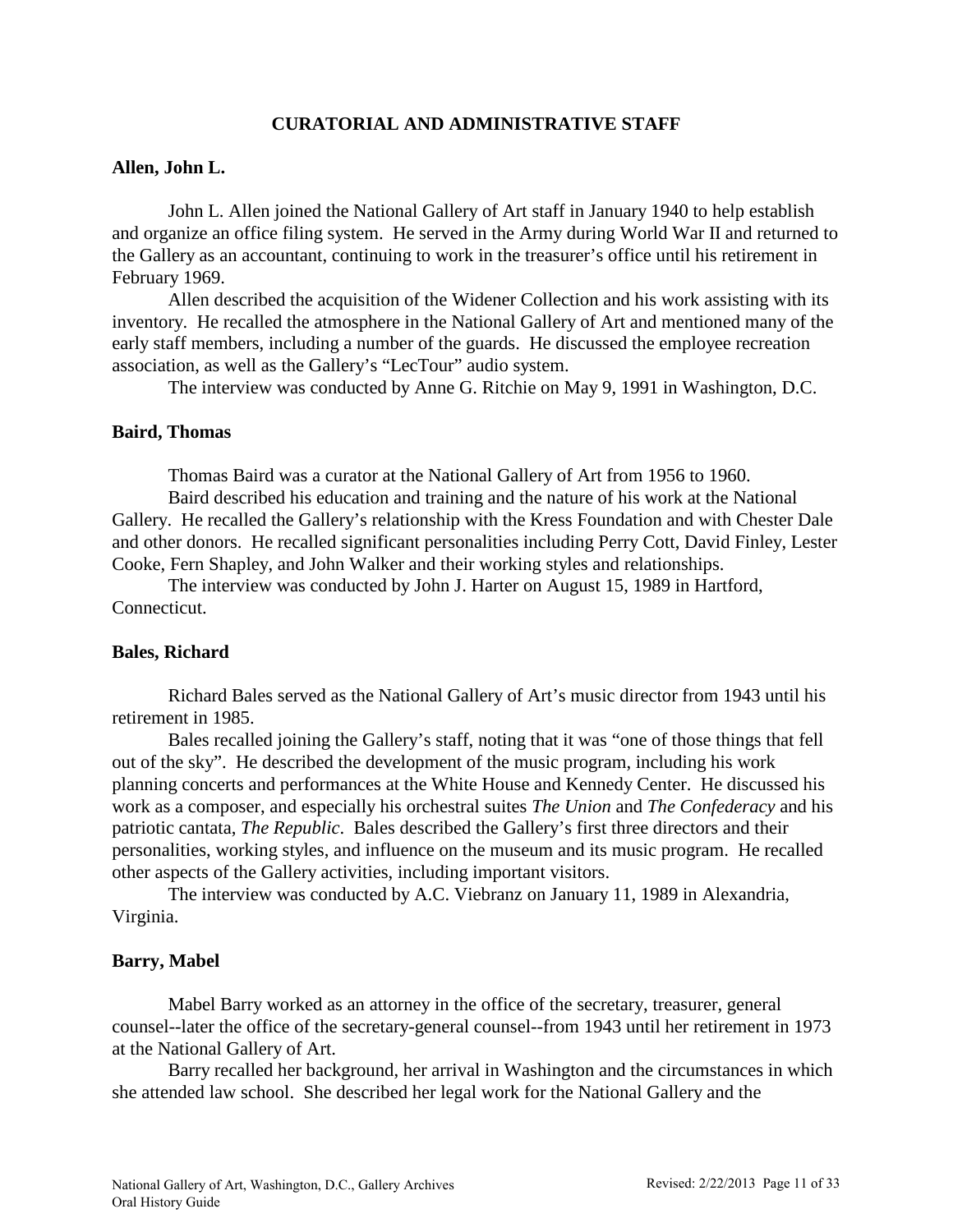development of the law library. She reflected on working for Huntington Cairns and remembered Richard Bales, Macgill James, Thelma Thomas, and other Gallery staff members.

The interview was conducted by Anne G. Ritchie on October 6, 1992 in Arlington, Virginia.

### **Benson, Elizabeth**

Elizabeth Benson joined the staff of the National Gallery of Art's information room in 1945. She later served as a research assistant, worked with Erwin Christensen, and in 1954 became assistant registrar, a position she held until she left the Gallery in early 1961.

Benson described her experiences in the information room, her work with Erwin Christensen on the Index of American Design project, the activities of the registrar and her observations of significant Gallery personalities. She noted her meeting with Robert Woods Bliss and her growing interest in the Bliss Collection, which eventually led to her departure from the Gallery for Dumbarton Oaks.

The interview was conducted by Anne G. Ritchie on February 19, 1991 in Washington, D.C.

### **Beville, Henry**

Henry Beville joined the staff of the National Gallery of Art as a photographer before its opening in 1941 and remained in this position until his 1975 retirement.

Beville recalled his photographic training in the Navy and his experiences photographing the Gallery's art works and loans for special exhibitions. He described travel to Biltmore Estate in Asheville, North Carolina, where important Gallery paintings were stored during World War II, and conditions there. He recalled experiences photographing the Kress Collection in New York and the challenges of documenting art conservation activities.

The interview was conducted by Anne G. Ritchie on July 24, 1990 in Oceanside, California.

#### **Bingham, Lois**

Lois Bingham joined the education department in 1943, remaining with the National Gallery of Art until 1954, when she left for a position with the United States Information Agency.

Bingham described wartime circumstances at the National Gallery when positions became available as male staff members joined the military. She recalled developing early public programs with the small education staff and noted that David Finley "wanted a lecture every hour on the hour, like a railroad." She commented on the education department's pioneering role in developing and producing a television program in the late 1940s and her experience writing the pamphlet *How to Look at Works of Art: The Search for Line*.

The interview was conducted by Anne G. Ritchie on March 1, 1991 in Washington, D.C.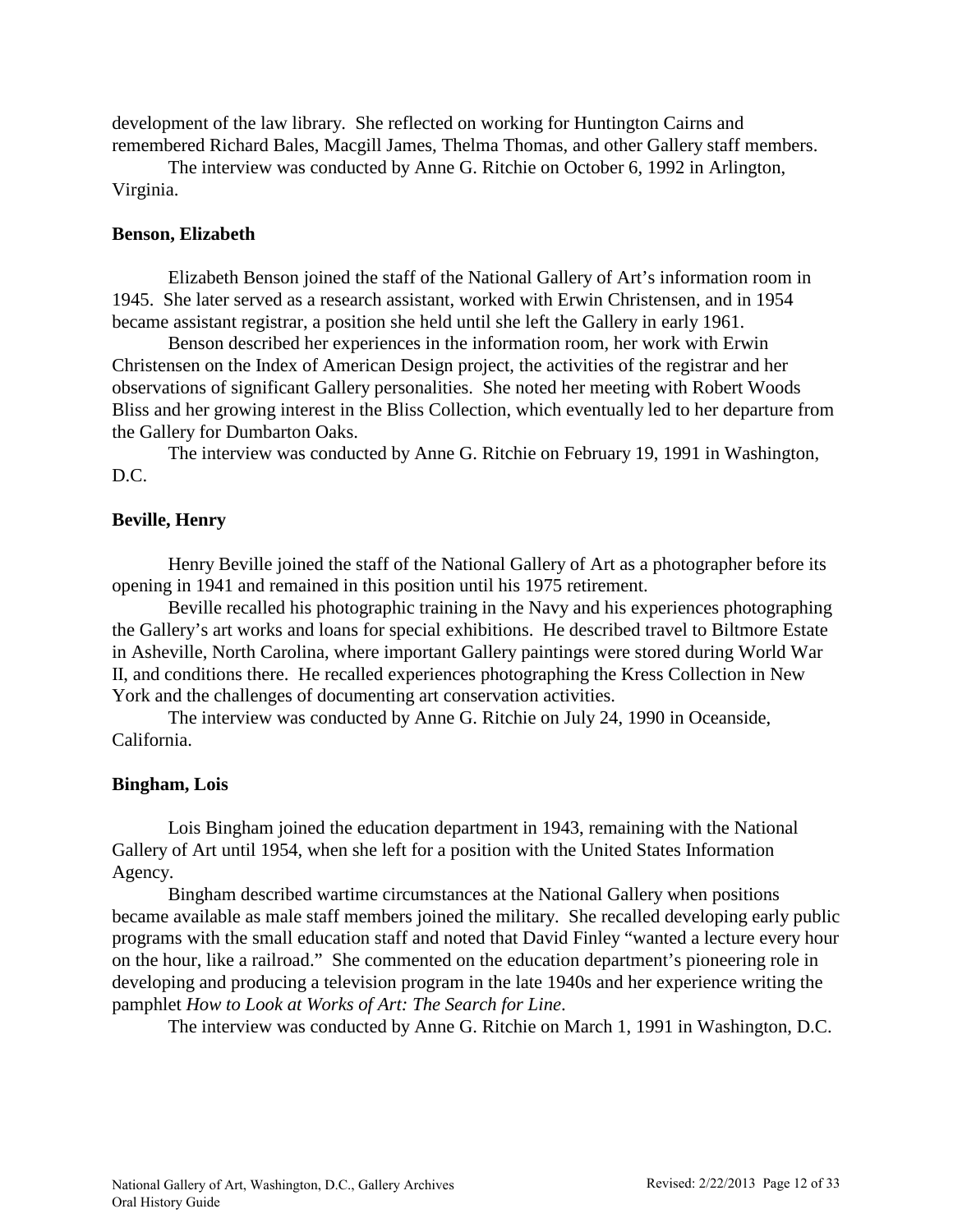### **Bonner, Catharine**

Catharine Bonner was on the staff of the National Gallery of Art as secretary to Donald Shepard from 1940 to 1942. After an absence from 1942 to 1944, she returned to work for David Finley and later for Huntington Cairns. She retired in 1969.

Bonner recalled activities in the Gallery offices on Jackson Place, N.W., and events associated with finishing the National Gallery of Art's original building and establishing the new staff, the Gallery dedication, and early personalities, including David Finley, Donald Shepard, Alexander Reed, and others. She described the Gallery environment after the war, influential executive officers and other significant staff members, special events, visitors, donors, and trustees.

The interview was conducted by John J. Harter on June 2, 1989 in Essex, Connecticut.

## **Bouton, Margaret**

Margaret Bouton joined the National Gallery of Art staff of the education department in 1948 and served as curator in charge of education from 1956 until her retirement in 1984.

Bouton described the small education staff under Raymond Stites in 1948. She explained early public educational offerings, including Painting of the Week and Tour of the Week programming, the extension service, and later the inclusion of audio tour programs. She outlined the establishment of the volunteer docent system and noted the different responsibilities among docents, lecturers, and other education staff. Bouton rounded out her interview with a reflection on the idea of a national gallery and its importance to the wider public.

The interview was conducted by Diane A. Santiago on October 31 and November 1 and 2, 1983 in Washington, D.C.

In Bouton's second interview, she discussed her education and the circumstances that brought her to the Gallery. She described the staff and operations of the Gallery when she first arrived in 1948. She recounted various experiences, her perceptions of changes at the museum over time, and her views and philosophy on art education for children and the public in general. She recalled the growth of the education department, and assessed its impact on art education and the importance of such programs as Picture of the Week tours and Sunday lectures.

The interview was conducted by Lynn Russell on December 1, 1988 in Bedford, Massachusetts.

# **Burnet, Mary Elizabeth**

Mary Elizabeth Burnet joined the National Gallery of Art's staff in 1941, working first in the information room and soon thereafter as secretary to chief curator John Walker. During World War II she left the Gallery to work for the Office of Strategic Services, returning to become a research assistant for Walker. Several years later she left to raise a family returning again to work as a research assistant for William Campbell, curator of American art.

Burnet recalled her experiences taking the Civil Service Examination and joining the Gallery's staff. She described her career at the National Gallery, and the offices she worked with, especially the Chief Curator's Office and the office of the Curator of American Art.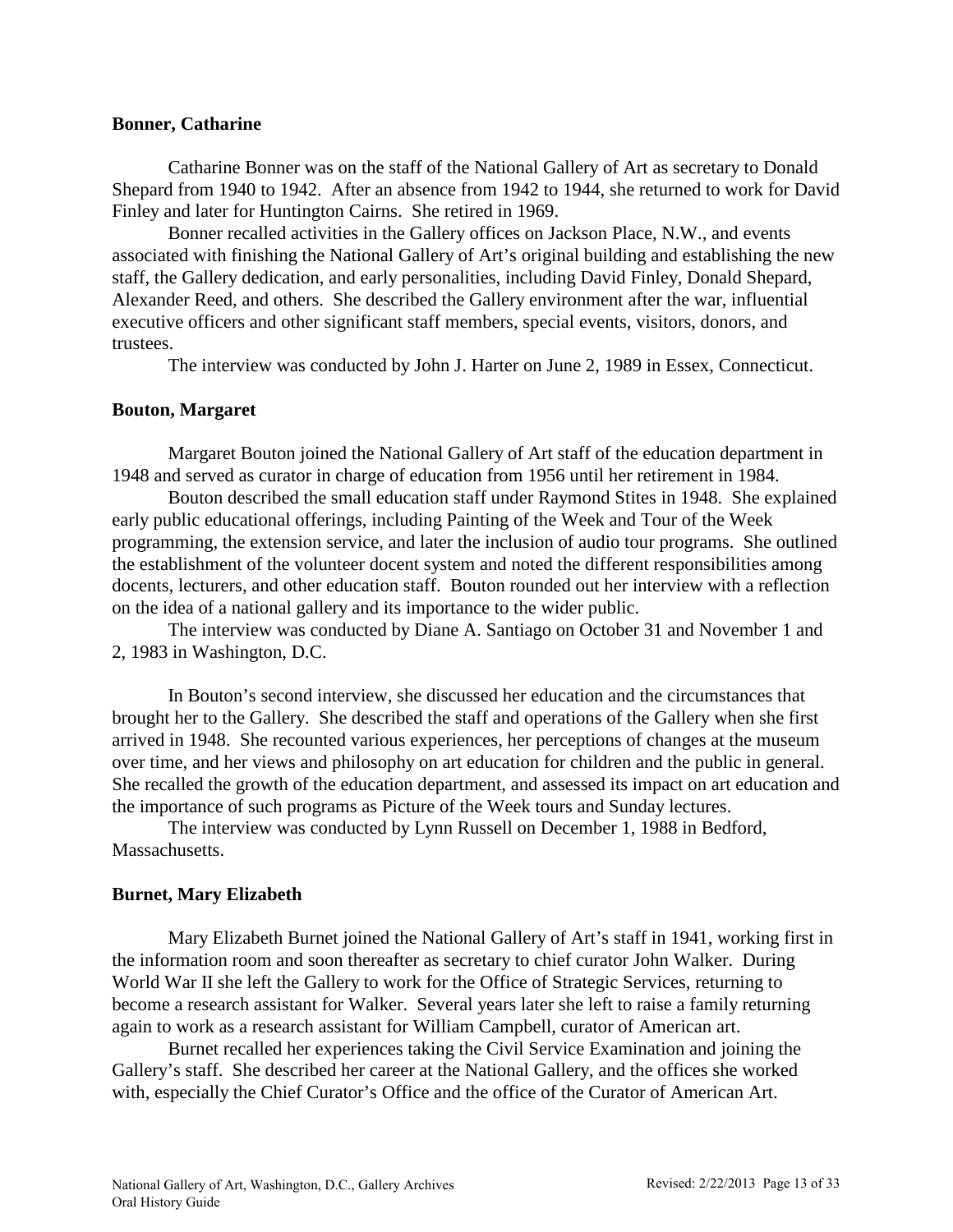The interview was conducted by Anne G. Ritchie on July 12, 1990 in Vienna, Virginia.

### **Chramiec, Alexandra (Wanda)**

Wanda Chramiec worked at the National Gallery of Art during World War II as assistant to René Batigné, curator of French government paintings placed in Gallery custody for safekeeping.

Chramiec described Batigné, activities relating to custodianship of the paintings, her administrative work and the eventual return of the paintings to France after the war. She supplemented her remarks by reference to various documents, copies of which are included with the interview.

The interview was conducted by Anne G. Ritchie on September 18, 1990 in Arlington, Virginia.

### **Ferber, Elise Van Hook**

Elise Ferber joined the staff of the National Gallery of Art in 1956 and worked in a number of capacities, especially as assistant to chief curator Perry Cott. She left the Gallery in 1970 to serve as assistant to the director at Dumbarton Oaks, returning in 1972 as curator in charge of the art information service, a position in which she remained until 1987. From 1987 to 1989 she compiled a historical list of Gallery exhibitions in the Gallery Archives.

Ferber noted many facets of the development of the Gallery and changes that occurred through the years, as well as personalities she worked with, especially Perry Cott. She discussed a number of the Gallery's exhibitions and other noteworthy events, especially observing that the small size of the staff when she began her work offered her the opportunity to work "across the board as one does in a small museum."

The interview was conducted by Anne G. Ritchie on November 18, 1991 in Boston, Massachusetts.

## **Fox, Carol**

Carol Fox came to the National Gallery of Art first in 1974 to serve as translator for Chinese curators in the United States for the exhibition *Archaeological Finds of the People's Republic of China*. She returned in February 1978 to work in special events.

Fox described her education and introduction to the National Gallery of Art. She explained her interest in the Chinese language, the circumstances that led her to join the staff of the National Gallery, and her experiences with the Chinese curators. She recounted her activities at the time of the opening of the East Building, and shared anecdotes about the events, including Benny Goodman's surprise performance. She reflected on the development of the Patrons' Permanent Fund and the Collectors Committee, and on the beginning of the Gallery's corporate fund-raising program. She recalled early experiments with a pass system for exhibitions, and reflected on the personalities and interests of key Gallery staff members.

The interview was conducted by A.C. Viebranz on May 12, 1993 in New York, New York.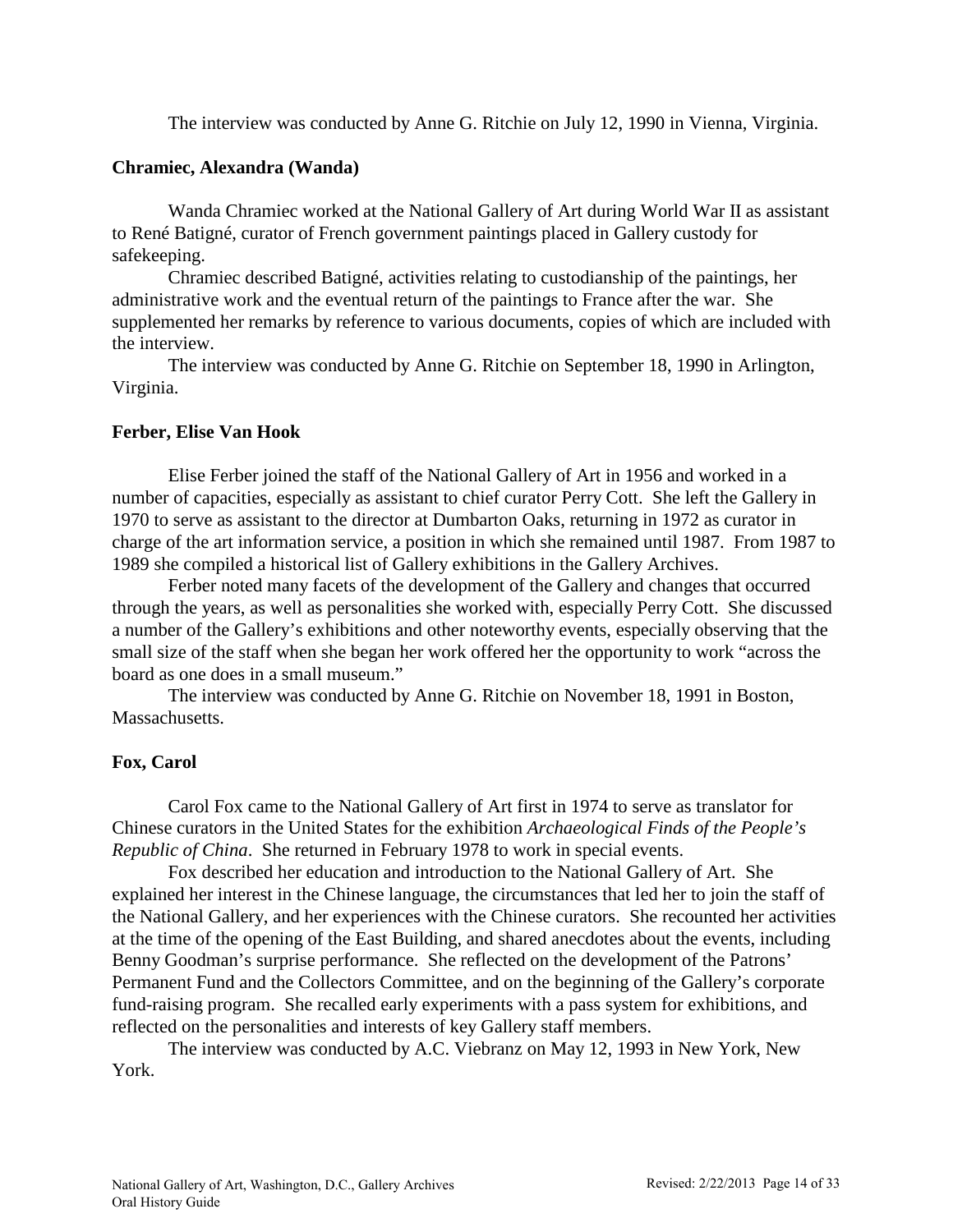## **Foy, Elizabeth**

Betty Foy joined the personnel department at the National Gallery of Art in 1948. Later she worked for assistant director Macgill James and directors John Walker and J. Carter Brown. She retired from the museum in 1981.

Foy described key personalities she worked with, including Macgill James, John Walker, Huntington Cairns, and J. Carter Brown, and their interests, approaches to their work and accomplishments. She described the Gallery's organization and functions and recounted anecdotes relating to significant events. She assessed the Gallery's environment and changes through the years.

The interview was conducted by John J. Harter on May 15 and 16, 1989 in Washington, D.C.

## **Leason, Max**

Max Leason came to the National Gallery of Art as head of publication sales in 1968 and remained in that position until his retirement in 1986.

Leason described the operations and philosophy of the publication sales department, including sales management, production of color reproductions and other sales merchandise, and changes in the Gallery's sales shop, particularly the introduction of self service. He noted sales concerns relating to special exhibitions, and recalled the Gallery's rapid growth and changes in staff operations.

The interview was conducted by Anne G. Ritchie on May 23, 1991 in Washington, D.C.

## **Levenson, Jay**

New York University graduate student Jay Levenson was a contributor to *Dürer in America: His Graphic Work* in 1971 and *Prints of the Italian Renaissance* in 1973 at the National Gallery of Art. Upon finishing his Ph.D. in art history, he became a lawyer, practicing law for six years. Levenson returned to the art world to curate the 1991-1992 exhibition *Circa 1492: Art in the Age of Exploration* and *The Age of the Baroque in Portugal* in 1993-1994. He left the Gallery to pursue other curatorial opportunities, ultimately becoming the director of the International Program at the Museum of Modern Art.

Levenson discussed the development of his interest in art and his early experiences working as a collaborator with Gaillard Ravenel on the *Dürer* and *Prints* shows. He explained Ravenel's role in his return to museum work from law practice and how his law background was an asset to the complex coordination of international loans of art objects for *Circa 1492*. As a close friend, Levenson recounted his experiences with Ravenel, in particular addressing Ravenel's work methodology, character, and reputation as an exhibition designer and head of design and installation at the Gallery.

The interview was conducted by Anne G. Ritchie on May 17, 1997 in New York, New York.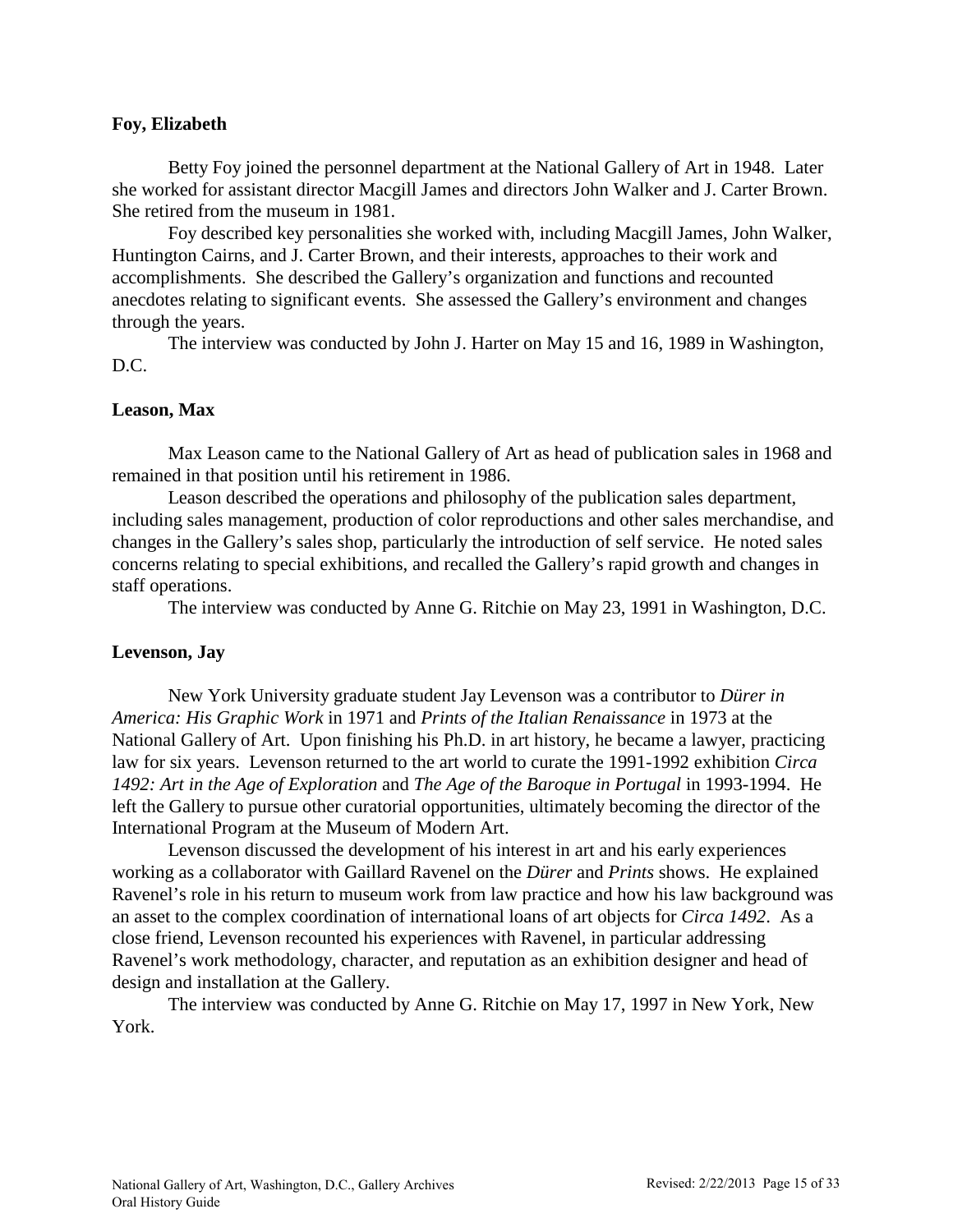### **Looney, Kay (with Joan Silverman)**

Volunteers Kay Looney and Joan Silverman came to the National Gallery of Art in the early 1960s to join the nascent docent program. They worked primarily with the school program, remaining active through the 1990s.

Looney and Silverman drew many parallels when recounting their education and the circumstances that led to their participation in the docent program. They discussed the founding of the program by the Junior League of Washington and its evolution from Margaret Bouton's time to the date of the interview. Looney and Silverman also describe their tour experiences and the challenge to make art seem "real" and personal for schoolchildren. They shared their observations about David Finley, John Walker, and J. Carter Brown and their attitudes towards the docent program and offered anecdotes about some of the blockbuster exhibitions.

The interview was conducted by Anne G. Ritchie on September 9, 1998 in Washington, D.C.

## **Mallus, Maria**

Maria Mallus was secretary to Alexander Reed of the A.W. Mellon Educational and Charitable Trust from 1938 to 1941. She joined the National Gallery of Art staff in 1941 as secretary to Sterling Eagleton and later to Donald Shepard, returning with him to the Trust in 1943 and remaining there until 1948, when she retired to raise a family. She rejoined the Gallery's staff in 1967, retiring in 1992.

Mallus described her background and experiences at the A.W. Mellon Educational and Charitable Trust, noting many of its prominent personalities and its working environment. She recalled many of the Gallery's early employees, especially Donald Shepard who was intimately involved in the Gallery's establishment. She contrasted her early experiences with those she encountered when she rejoined the staff in 1967.

The interview was conducted by John J. Harter on January 31 and February 1, 1989 in Washington, D.C.

## **McGill, Thomas, Jr.**

Tom McGill joined the National Gallery of Art's guard force in 1955 and transferred to the library staff in 1966 to work as the interlibrary loan assistant.

McGill recalled staff members from his early years, noting the Gallery's growth and change over time. He described prominent visitors he observed while on the guard force and recalled anecdotes about their visits. He recalled his experiences on a special detail guarding the *Mona Lisa*. He described the library and its leadership, especially the transition from Anna Link to Mel Edelstein, and the library's subsequent expansion.

The interview was conducted by John J. Harter on February 6, 1989 in Washington, D.C.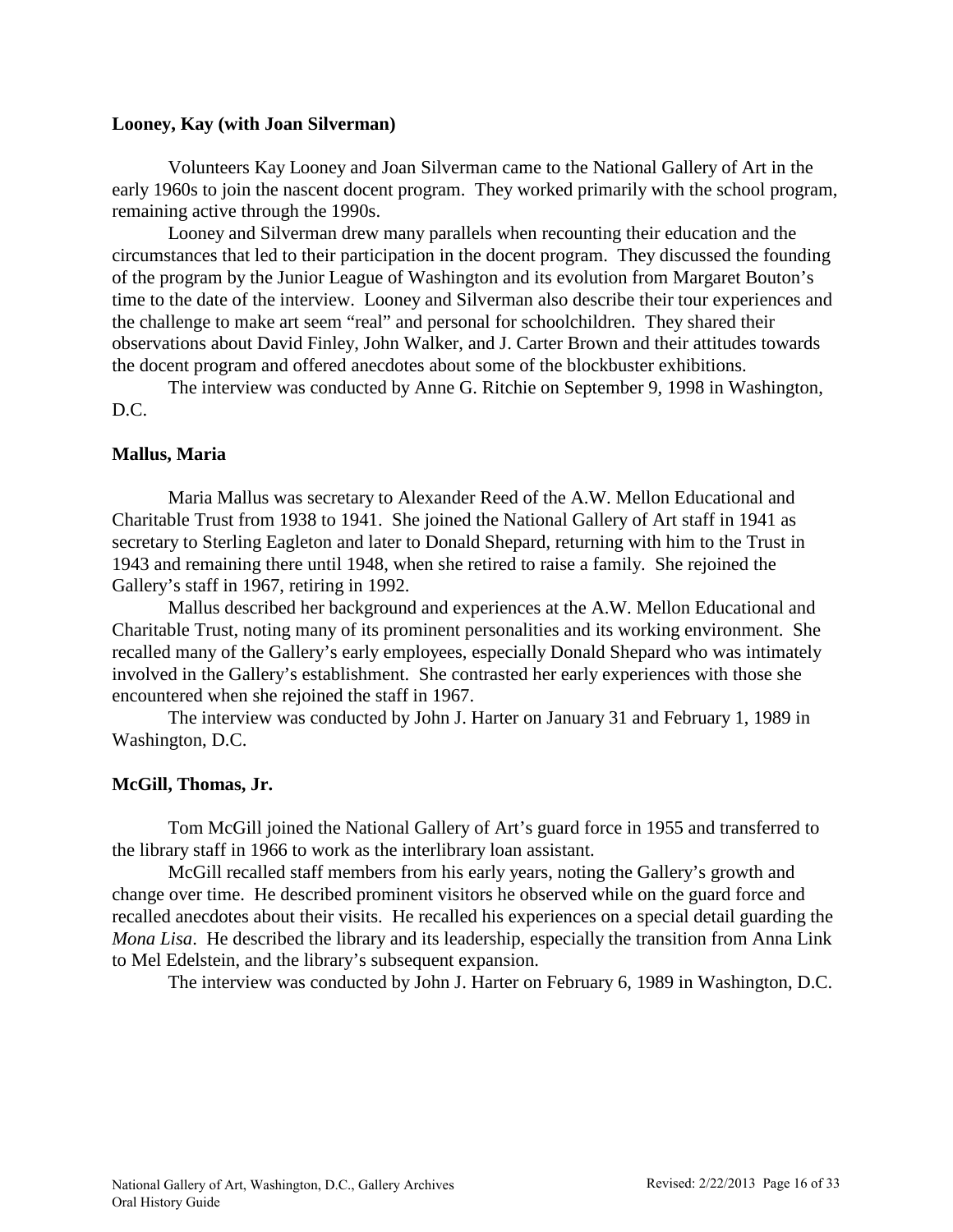### **Mongan, Elizabeth**

Elizabeth Mongan became in 1937 the first curator of the print collection of collector Lessing Rosenwald. When Rosenwald gave his collection to the National Gallery of Art and the Library of Congress in 1943, she was appointed the Gallery's curator of prints, working both in Washington and with Rosenwald in Jenkintown, Pennsylvania, for the next twenty years.

Mongan described her early training with Paul Sachs and travels in Europe, including a meeting with Bernard Berenson. She recalled Rosenwald and the dealers he worked with and bought from and noted her activities preparing the collection for Rosenwald's Alverthorpe Gallery and for transfer to the National Gallery and Library of Congress. She remembered prominent Gallery staff members and shared recollections of work there.

The interview was conducted by John J. Harter on June 22 and 23, 1989 in Rockport, Massachusetts.

### **Moore, Lamont**

Lamont Moore joined the National Gallery of Art's staff as curator of education before the Gallery's opening in 1941. Soon thereafter he joined the United States Army and served with the Monuments, Fine Arts, and Archives Section during World War II, returning to the Gallery briefly before leaving for a position at the American Academy in Rome.

Moore described his early experiences at the Newark Museum and the initial organization of the National Gallery of Art. He recalled setting up educational programs at the Gallery, including tours of the permanent collection and educational lectures. He noted experiences during World War II and discussed circumstances associated with shipment of paintings of Berlin museums to the Gallery immediately after the war.

The interview was conducted by Anne G. Ritchie on November 7, 1990 in Needham, Massachusetts.

## **Parker, Fred**

Prior to coming to the National Gallery of Art, Fred Parker worked for Design and Production (D&P), a company which provided contract work on Gallery exhibitions. In 1978, Gaillard Ravenel, head of the nascent design and installation department (DID), enlisted Parker to help establish the silkscreen and graphics unit of DID. Parker eventually left his position in 1983 to open up the Hard Times Cafe, a restaurant in Alexandria, Virginia.

Parker described his first encounter with the Gallery as an employee of D&P, explaining the importance of contract work on Gallery exhibitions prior to the founding of DID. He recalled starting at the Gallery around the opening of the East Building and the tight deadlines surrounding the multiple exhibitions opening on June 1, 1978. Parker also discussed his working relationship with Ravenel and the creative process among DID staff to put together exhibitionrelated materials, including banners, wall text, labels, and directional signage.

The interview was conducted by Anne G. Ritchie on April 2, 1997 in Alexandria, Virginia.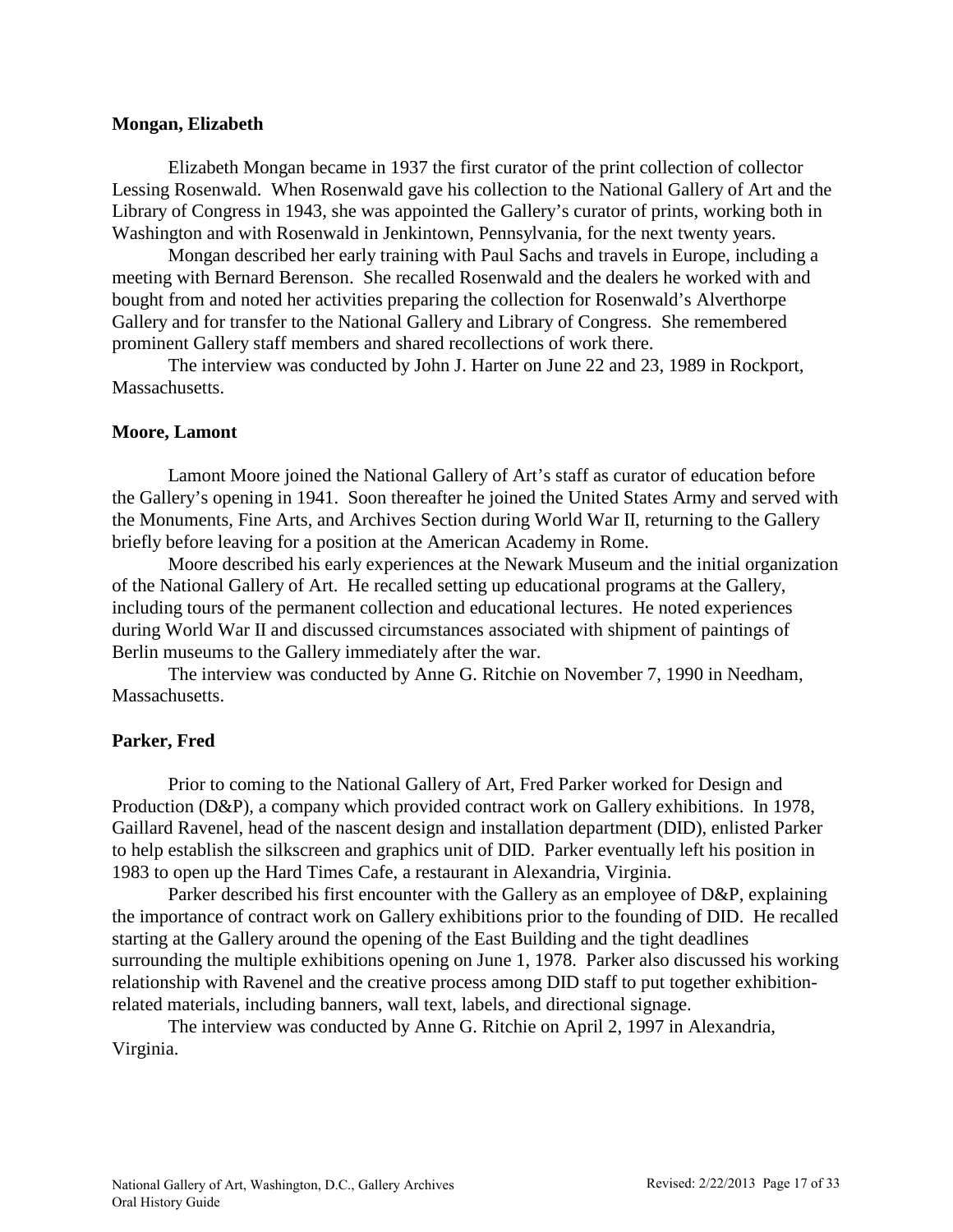### <span id="page-17-0"></span>**Pell, Robert Livingston (Robin)**

Robin Pell came to the National Gallery of Art at the invitation of J. Carter Brown in 1971 to serve as the director of the special events program. During his tenure, Pell orchestrated numerous exhibition previews and dinners, V.I.P. visits, and most notably, the premieres of Kenneth Clark's *Civilisation* films. He left the Gallery in 1978 to work for the Central Park Conservancy in New York City.

Pell recalled the early days of entertaining when Brown broke with tradition and hosted social events on-site at the Gallery for the first time. He discussed his working relationship with Bunny Mellon, who was very involved in the planning of special dinners. He remembered significant events, including the unveiling of the *Mona Lisa* and the controversy concerning the conservation of Rembrandt's *The Mill*, and shared his view on J. Carter Brown's contributions to the Gallery. Pell also described the establishment of the Collectors Committee and his later travels seeking out new members for the committee in Chicago and Houston.

The interview was conducted by Anne G. Ritchie on October 7, 1998 in New York, New York.

## **Silberfeld, Kay**

Kay Silberfeld was a painting conservator at the National Gallery of Art from 1972 to 1980.

Silberfeld described the development of the painting conservation department, the organization of the conservation laboratory, equipment used there, and her work with Victor Covey, William Leisher and others. She recalled Mario Modestini, Robert Feller, and conservation of various paintings, and described conservation techniques and philosophies. She explained the development of the controversy surrounding conservation of Rembrandt's *The Mill* and recalled the various personalities and actions involved and the impact of the controversy on the National Gallery of Art and on the conservation community.

The interview was conducted by A.C. Viebranz on May 27, 1992 in Washington, D.C.

#### **Silverman, Joan (with Kay Looney)**

Volunteers Kay Looney and Joan Silverman came to the National Gallery of Art in the early 1960s to join the nascent docent program. They worked primarily with the school program, remaining active through the 1990s.

Looney and Silverman drew many parallels when recounting their education and the circumstances that led to their participation in the docent program. They discussed the founding of the program by the Junior League of Washington and its evolution from Margaret Bouton's time to the date of the interview. Looney and Silverman also describe their tour experiences and the challenge to make art seem "real" and personal for schoolchildren. They shared their observations about David Finley, John Walker, and J. Carter Brown and their attitudes towards the docent program and offered anecdotes about some of the blockbuster exhibitions.

The interview was conducted by Anne G. Ritchie on September 9, 1998 in Washington, D.C.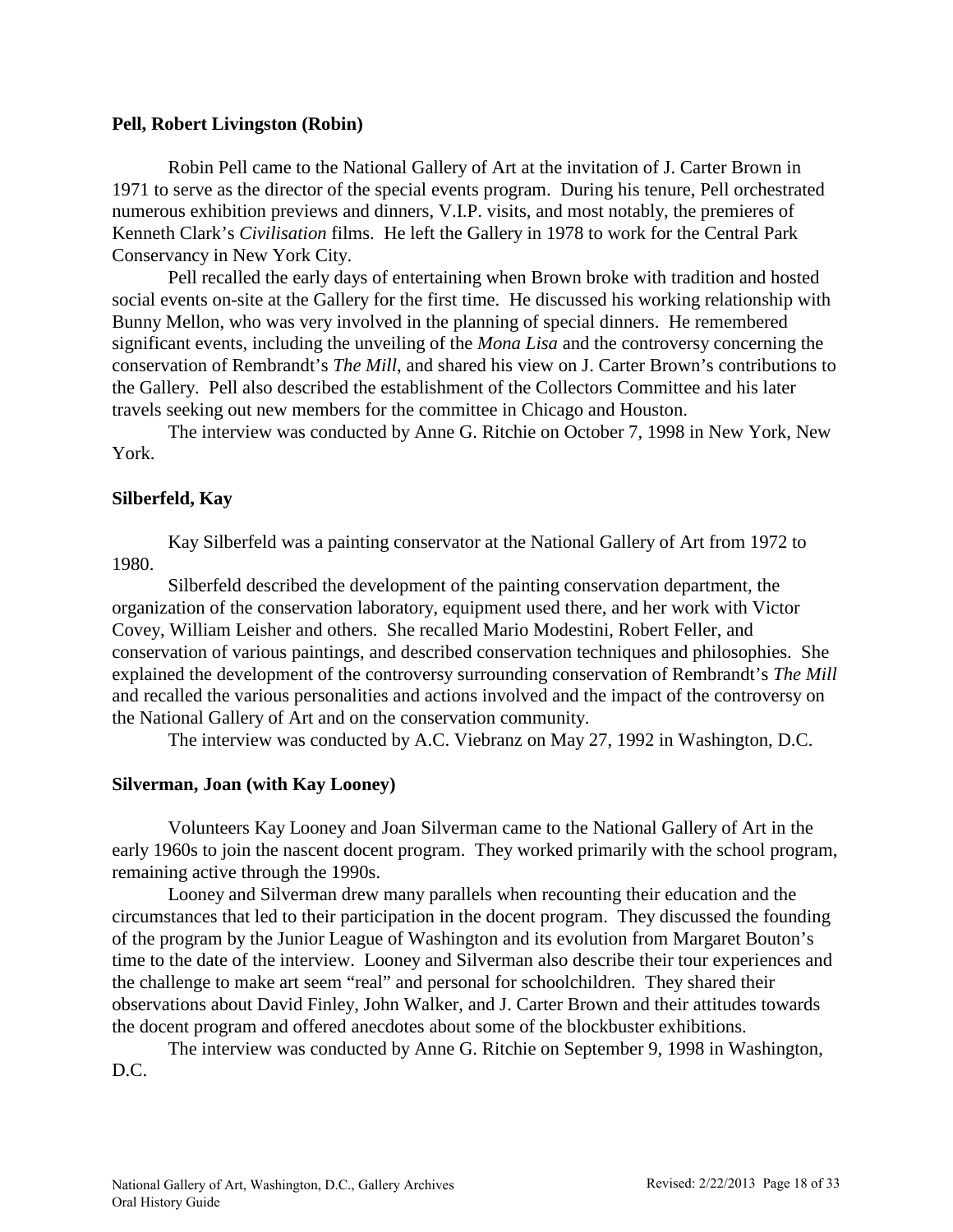### **Smith, Noel**

Noel Smith served as the National Gallery of Art horticulturist from shortly before the Gallery's dedication in March 1941 until his retirement in 1973.

Smith recalled the loan of Joseph Widener's acacias for the dedication and their temporary storage in the United States Botanic Garden. He described his work cultivating greenhouse plants and maintaining the Garden Courts and noted that his duties later expanded to include caring for the Gallery's grounds. He particularly remembered his on-going struggle with the discourtesies of Park Police horses. Smith described his particular interest in the readings he performed with the National Gallery orchestra.

The interview was conducted by Anne G. Ritchie on August 23, 1990 in Washington, D.C.

## **Smyth, Craig Hugh**

Craig Hugh Smyth joined the National Gallery of Art's curatorial department in 1941. He left to join the Navy in 1942 and was assigned to the Monuments, Fine Arts, and Archives Section in 1945. He returned in 1987 as Kress professor in residence at the Center for Advanced Study in the Visual Arts.

Smyth described his education, first as a classics major and later in the history of art and the development of his interest in the Renaissance in Italy. He recalled his initial interview with John Walker at the offices of the A.W. Mellon Educational and Charitable Trust before the Gallery was opened, and the work he performed as a young curator at the National Gallery. He commented on the curators, administrators, and staff with which he worked, especially John Walker, Macgill James, Charles Parkhurst and Fred Rieth, and remembered his experiences at Biltmore supervising paintings evacuated from the National Gallery. He also recalled the work of the Monuments, Fine Arts, and Archives Section, and his involvement in the controversy relating to transfer of paintings from Berlin museums to the National Gallery for safekeeping.

The interview was conducted by A.C. Viebranz on March 1, 1993 in Cresskill, New Jersey.

### **Smyth-Ravenel, Frances (Franny)**

Franny Smyth started her career under Annemarie Pope as the registrar of Smithsonian's Traveling Exhibition Service. After hearing from her then acquaintance Gaillard (Gil) Ravenel that the National Gallery of Art was seeking publications staff, Smyth transferred to the newly established department in 1970. She served as Editor-in-Chief from 1981 until her death in 1999.

Smyth discussed her career at the Gallery and the work of Gil Ravenel, head of design and installation (DID). She recalled the early origins of DID and the impact of having an inhouse team to put together exhibitions. She reflected on Ravenel's perfectionism, his creative process for exhibition design, and his reputation within the museum world. Smyth spoke candidly about her husband's personality and his relationships with staff, including J. Carter Brown and Howard Adams.

In terms of her own career, Smyth discussed how her department operated, collaborations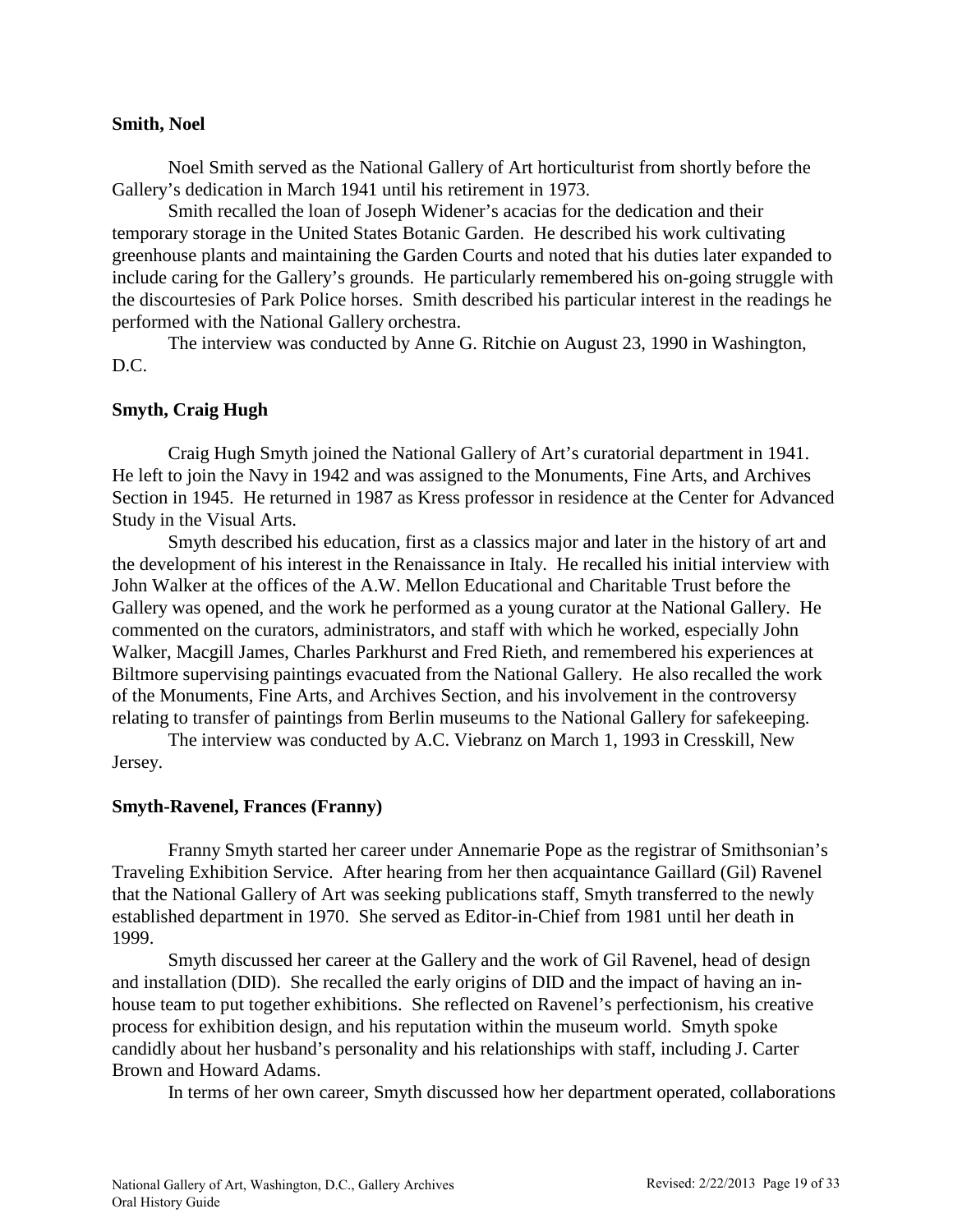on catalogues with museums and outside publishers, and the marketing strategies used to increase visibility for Gallery publications. She mentioned the Gallery cookbook and how Julia Child became the first recipe contributor. Smyth also recounted her perspective on the East Building opening and blockbuster exhibitions. She remarked on J. Carter Brown's legacy and the changes that occurred after his departure in 1992.

The interview was conducted by Anne G. Ritchie on December 7, 1998 in Washington, D.C.

### **Steele, Lina**

Lina Steele joined the National Gallery of Art staff in 1961 as a museum aide. She worked briefly in the sales shop and the education department before moving to the department responsible for the Index of American Design where she served until her retirement in 1984.

Steele explained the work of the Index office, in particular the circulating exhibitions that were available for loan and her interest in developing additional exhibitions for this purpose. She recalled organizing and mounting exhibitions of Index renderings and working with researchers who used the Index. She described two special projects that relied heavily on Index resources--a two-volume publication on American design and a microfiche catalog to the Index collection.

The interview was conducted by Anne G. Ritchie on November 20, 1996 in Washington, D.C.

#### **Taylor, Katrina Van Hook**

Katrina Van Hook Taylor joined the National Gallery of Art staff in 1940, working first in the chief curator's office and later assisting Lamont Moore in the education department. She was acting curator of education during Moore's wartime absence and retired from the Gallery in 1945.

Taylor described her education, including Paul Sachs's museum administration course at the Fogg Museum, and other experiences before coming to the Gallery. She explained her early curatorial work with the Gallery's collections and recalled various personalities including Macgill James, Perry Cott, and John Walker. She recalled her experiences giving gallery tours, presenting lectures and writing public information materials.

The interview was conducted by John J. Harter on June 16, 1989 in Chevy Chase, Maryland.

#### **Thomas, Thelma**

Thelma Thomas became a telephone operator at the National Gallery of Art in 1940 and retired in 1973 as chief telephone operator.

Thomas described the operation of the central switchboard, through which all incoming and outgoing calls were channeled and other aspects of Gallery activities. She discussed personalities that she observed, the ebb and flow of Gallery activities, her role in the Gallery, and staff recreational activities. She described memorabilia that she collected, especially at the Gallery's dedication.

The interview was conducted by Anne G. Ritchie on June 13, 1990 in Washington, D.C.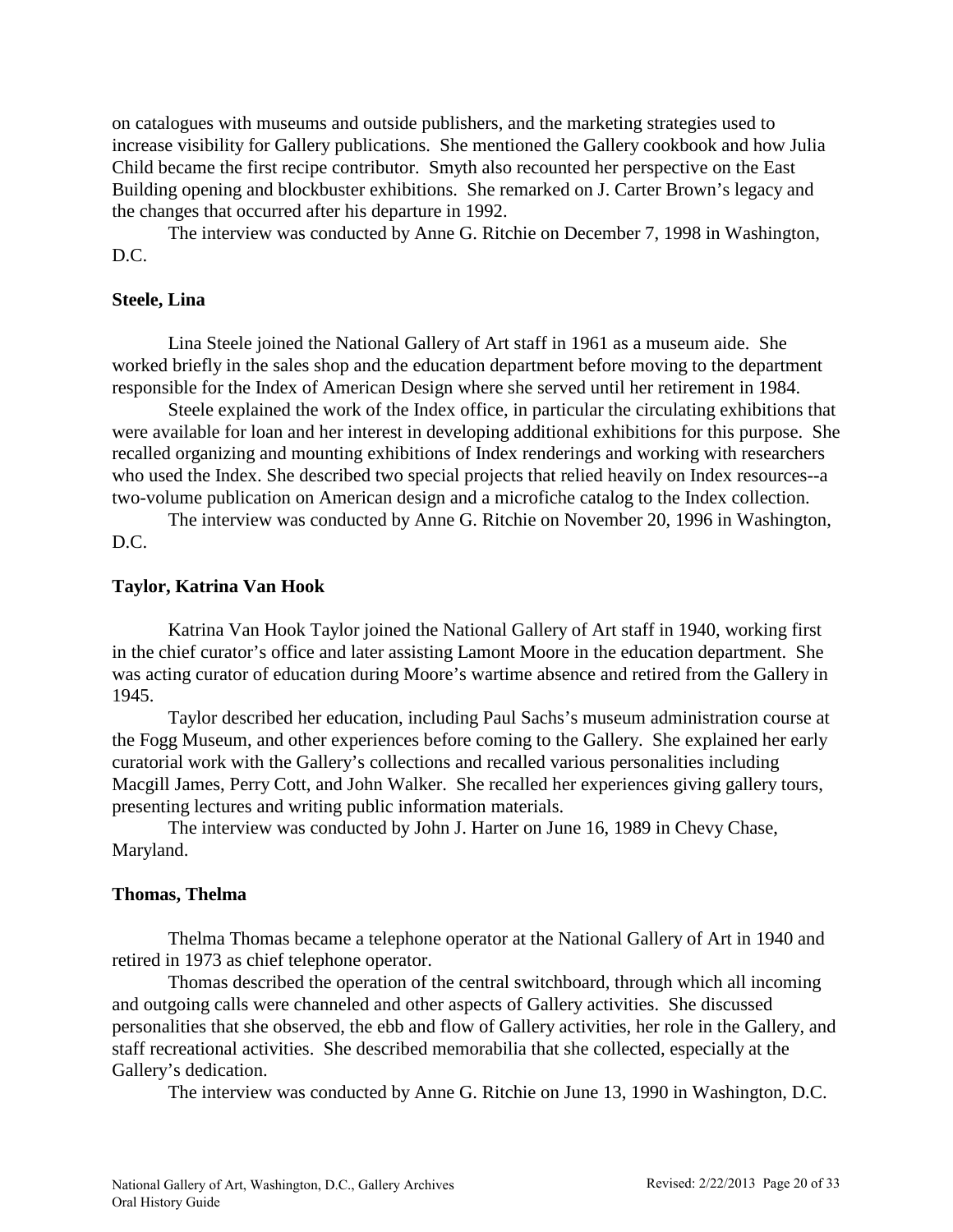## **Viebranz, Alfred C.**

Al Viebranz acted as the liaison to the National Gallery of Art when his company GTE Corporation signed on as the underwriter of *Post-Impressionism: Cross-Currents in European and American Painting, 1880-1905*. In 1982, he left the business world to become J. Carter Brown's assistant for corporate relations. Despite retiring in 1987, Viebranz was lured back to the Gallery to help start up the 50th Anniversary oral history program.

Viebranz discussed his role as a museum corporate relations officer, describing the business end of exhibition planning. He offered highlights of his work on 32 exhibitions, noting the successes and failures. He remembered the complexity of putting together *Treasure Houses of Britain* and recounted the visit of Prince Charles and Princess Diana. Viebranz also commented on his working relationships with key figures, including Paul Mellon and J. Carter Brown. He closed out with a discussion of the oral history program and reflected on his long and varied career at the Gallery.

The interview was conducted by Anne G. Ritchie on September 13, 1994 in Greenwich, Connecticut.

## **Walstrom, Charles**

Charles Walstrom joined the National Gallery of Art's staff in 1939 as chief clerk. He was appointed personnel officer in 1941, left for military service during World War II, and returned afterward, remaining as Personnel Officer until 1970. He served as assistant administrator from 1970 until his retirement.

Walstrom described his work when the Gallery's offices were located at 712 Jackson Place, next door to those of the A.W. Mellon Educational and Charitable Trust, and his experiences as chief clerk preparing for the Gallery's opening. He discussed Gallery operations, hiring practices, the Civil Service Commission, and the various administrators that he worked with. He recalled an unexpected early morning visit by President Harry Truman.

The interview was conducted by Anne G. Ritchie on May 17, 1990 in Washington, D.C.

## **Watson, Ross**

In January 1966, Paul Mellon enlisted Ross Watson to work with his British art collection at the Mellon estate in Virginia. Later that year, through Mellon's recommendation, National Gallery of Art director John Walker hired Watson to become the curator of eighteenth-century British art, a position he held until 1977.

Watson reflected on his relationship with Paul Mellon and commented on Mellon's collection and his acquisition style. He also recounted his experiences at the Gallery and his work producing shows on Turner, Constable, Wright, and Hogarth. Watson described the magnitude and ambition of *The Eye of Thomas Jefferson* exhibition, Howard Adams' vision in putting it together, and related special events, including the fireworks display and Queen Elizabeth's visit. He commented on key people, including Francis Watson, Gil Ravenel, Lester Cooke, and Elise Ferber, and spoke about the transition in leadership from John Walker to J. Carter Brown.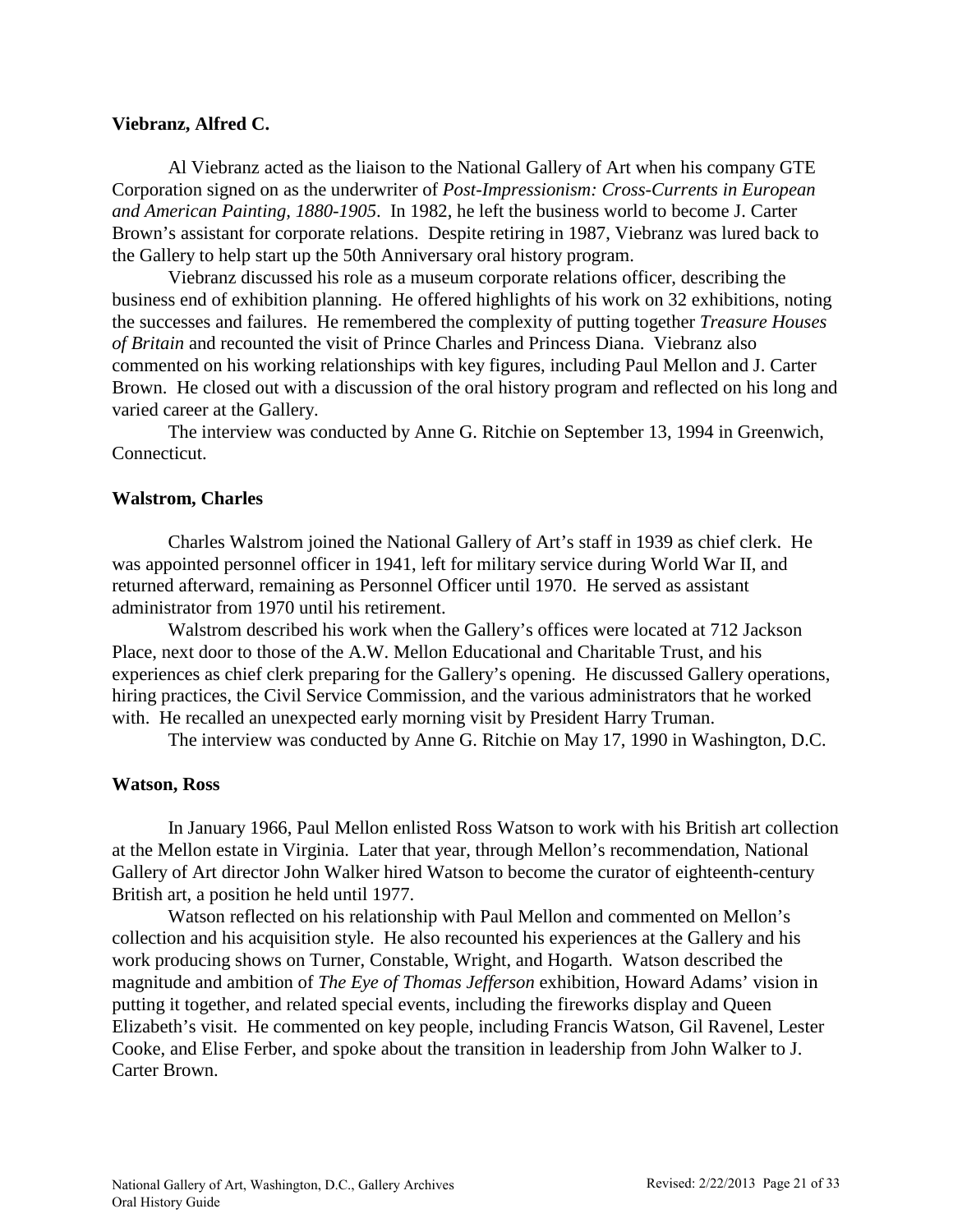The interview was conducted by Anne G. Ritchie on November 18, 1998 in Washington, D.C.

# **Wells, Carolyn**

Carolyn Wells came to the National Gallery of Art in 1945 to work for restorer Stephen Pichetto, later becoming research assistant to Fern Shapley and John Walker before retiring in 1951 to raise a family. She resumed her career in 1969 to assist Walker in his research and publications after he retired from the National Gallery.

Wells recounted her experiences working with Pichetto to inventory the Berlin paintings and later her activities developing addressograph cards for the Gallery's collections as well as other research work. She described Harry McBride, John Walker, Anna Voris and other personalities and their contributions to the National Gallery and described her activities with Walker after his retirement.

The interview was conducted by Anne G. Ritchie on May 31, 1991 in Chevy Chase, Maryland.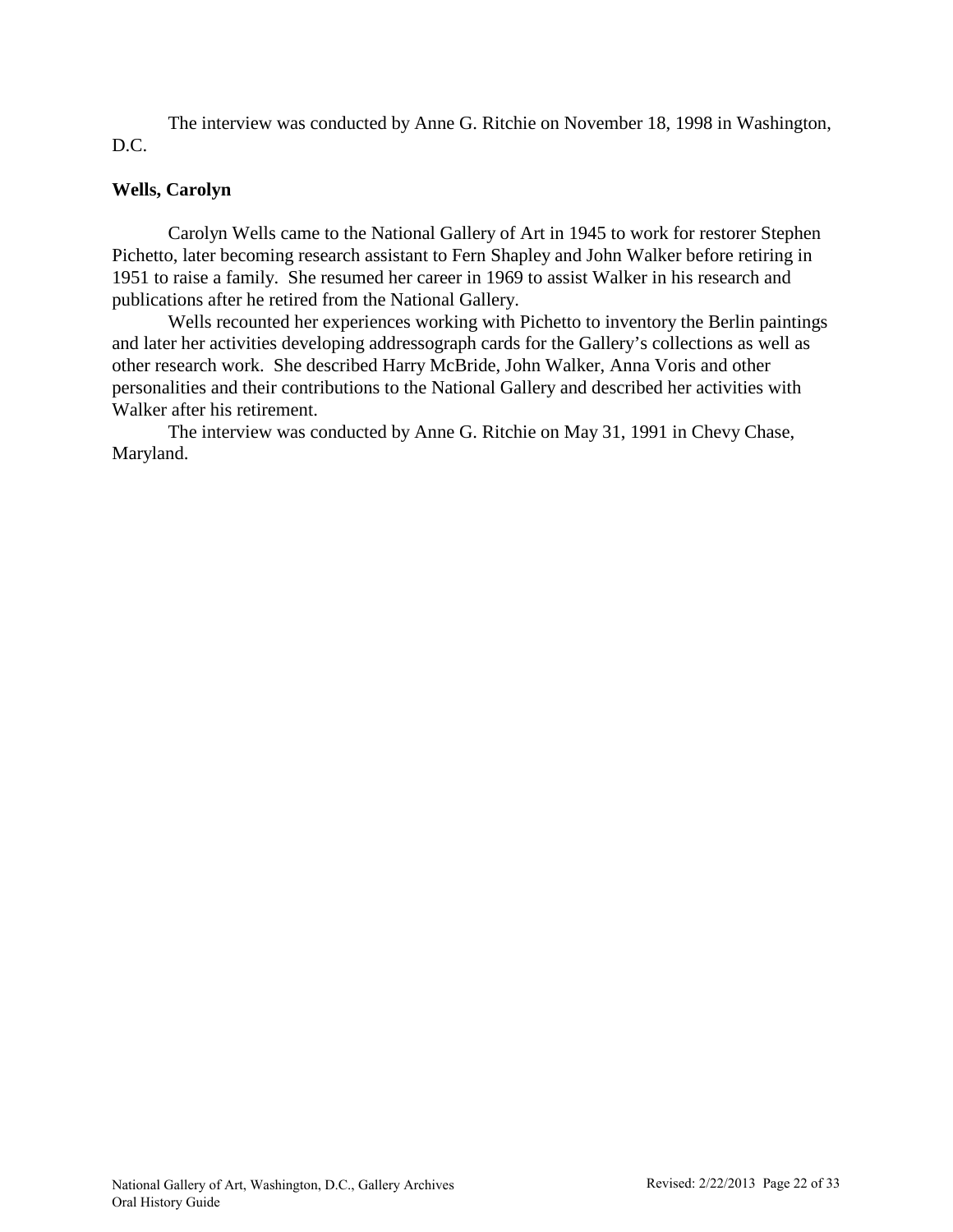# **BUILDING DESIGN AND CONSTRUCTION**

### <span id="page-22-0"></span>**Bates, Robert**

Architect Robert Bates was hired by I.M. Pei's New York office to consult on the construction of the East Building of the National Gallery of Art. As a representative of Pei's office, he worked on-site to monitor the concrete components of the construction.

Bates discussed his technical background with concrete materials and how that expertise led to an early commission from Pei's office to work on a State University of New York campus. As an East Building consultant, he described the complexities of the concrete pour process used in the construction, particularly in the foundation and coffered ceilings, and recounted color, weight, and temperature issues with the concrete. Bates also recalled the interrelationships among Pei's office, Gallery administration, the construction company, and the National Gallery of Art planning office.

The interview was conducted by Anne G. Ritchie on June 16, 1997 in Washington, D.C.

### **Craig, John (with John Jones and Malcolm Rice)**

John Craig and John Jones were associated with Candoro and Gray Knox Marble Companies, respectively, firms which were part of the joint venture that quarried marble for the West Building. Malcolm Rice worked first for the Office of John Russell Pope and later served as marble consultant to I.M. Pei & Partners during construction of the East Building of the National Gallery of Art.

Craig, Jones, and Rice discussed the history of the marble industry in Tennessee and noted that the West Building provided an important economic support for the Tennessee marble industry during the depression. They described selection and grading of marble for the building using a "sample wall" as a key, and explained how each piece was marked. They discussed methods used to fabricate the building's exterior columns and fountains. They analyzed differences in marble treatment of the East Building and the West Building, and discussed major challenges in preparing East Building marble, particularly exterior angles and interior stair treads.

The interview was conducted by A.C. Viebranz on September 6, 1988 in Knoxville, Tennessee.

## **Eastman, Franklin**

Franklin Eastman was a craftsman employed on construction of the West Building of the National Gallery of Art from 1938 to 1940.

Eastman recalled beginning his career as a lather in Florida in 1925 and circumstances that led to his work as a shop steward during construction of the National Gallery. He explained metal lathing techniques used in the walls, ceilings, and Rotunda and the work environment of the construction project. He recalled other workers and described their feelings about the project. The interview is supplemented by Eastman's detailed explanation and diagram of lathing techniques.

The interview was conducted by Anne G. Ritchie on May 22, 1991 in Washington, D.C.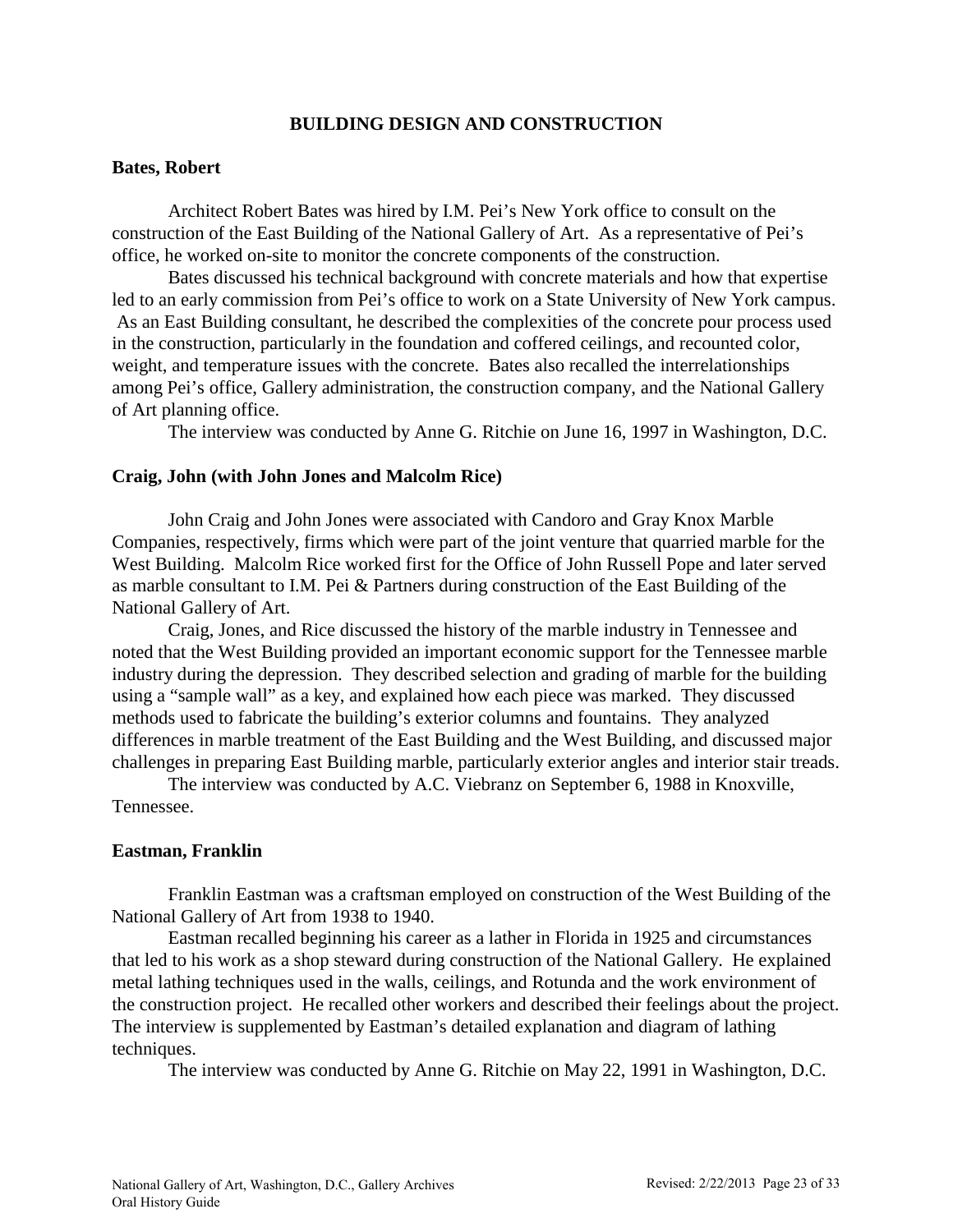## **Eggers, David L.**

Architect David Eggers, son of John Russell Pope's partner Otto Eggers, was a close observer of the National Gallery of Art's architectural development and was himself the architect for several West Building projects in the 1950s and 1960s.

Eggers described his father and his career and relationship to architect John Russell Pope. He explained Pope's working method, the organization of his architectural office, and others who worked in the office, especially partner and business manager Daniel Higgins. He reviewed architectural development of the West Building after its initial construction and personalities with whom he worked.

The interview was conducted by Anne G. Ritchie and A.C. Viebranz on July 25, 1991 in Mamaroneck, New York.

## **Jones, John (with John Craig and Malcolm Rice)**

John Craig and John Jones were associated with Candoro and Gray Knox Marble Companies, respectively, firms which were part of the joint venture that quarried marble for the West Building. Malcolm Rice worked first for the Office of John Russell Pope and later served as marble consultant to I.M. Pei & Partners during construction of the East Building of the National Gallery of Art.

Craig, Jones, and Rice discussed the history of the marble industry in Tennessee and noted that the West Building provided an important economic support for the Tennessee marble industry during the depression. They described selection and grading of marble for the building using a "sample wall" as a key, and explained how each piece was marked. They discussed methods used to fabricate the building's exterior columns and fountains. They analyzed differences in marble treatment of the East Building and the West Building, and discussed major challenges in preparing East Building marble, particularly exterior angles and interior stair treads.

The interview was conducted by A.C. Viebranz on September 6, 1988 in Knoxville, Tennessee.

## **Karras, Chris**

Chris Karras served on the staff of the Planning Office as a designer and planner for the National Gallery of Art from 1970 until his retirement in 1983.

He described the office's involvement with the planning and development of the East Building as well as with other Gallery construction projects. He recalled collaborating with I.M. Pei's office to refine East Building design details and explained the process of completing designs for interior spaces to reflect the building's geometry. He explained his activities relating to works of art commissioned for the East Building and described the role of the planning office in East Building opening exhibitions.

The interview was conducted by Anne G. Ritchie on January 27, 1997 in Chevy Chase, Maryland.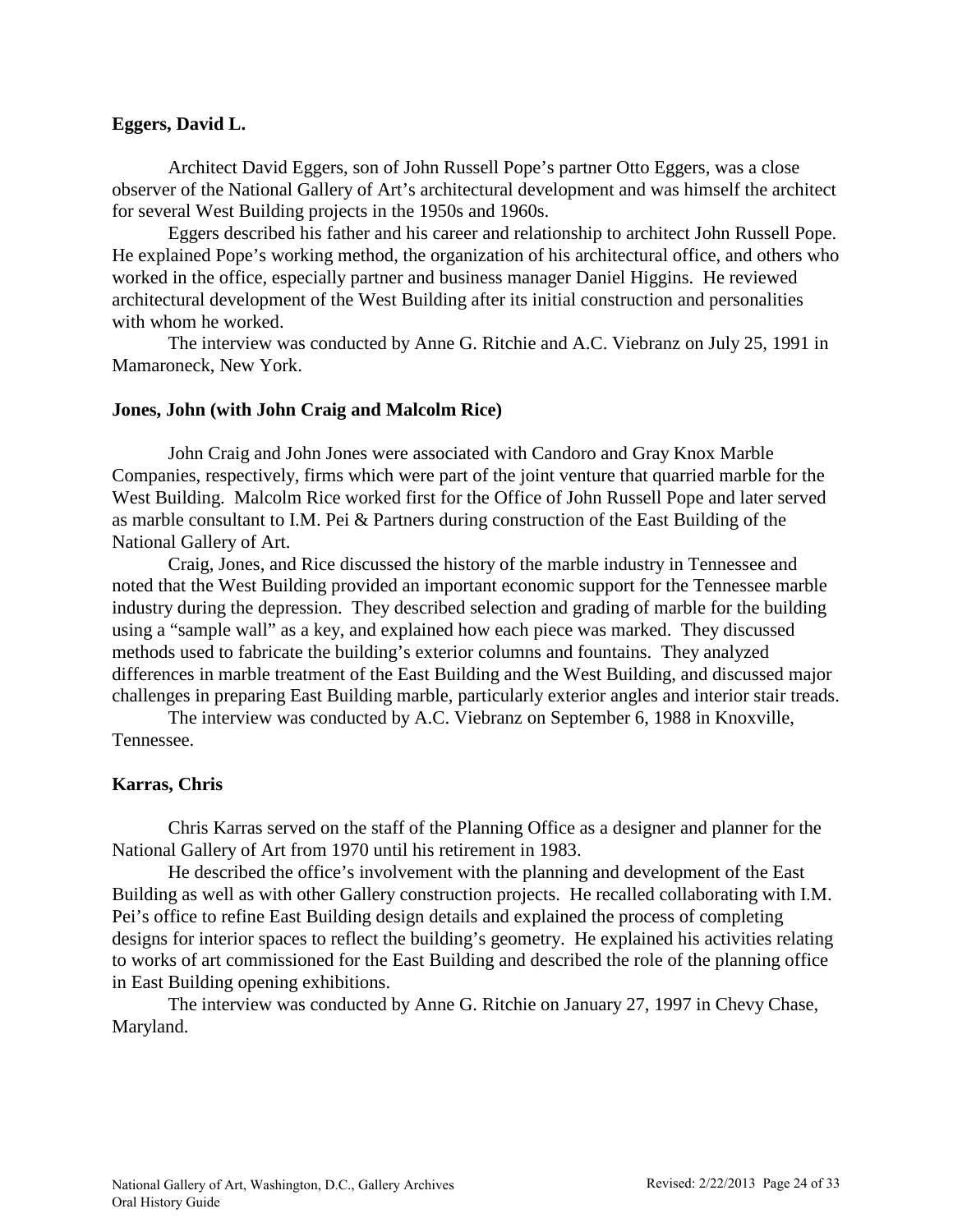## **Mann, J. William**

Bill Mann was Chas. H. Tompkins Co. project manager for East Building construction of the National Gallery of Art.

Mann explained the design of the building and the impact of various features on problems faced during construction. He described in detail construction processes, techniques, and innovations applied in the building from excavation through finishing, mentioning craftsmen involved in the process, assessing their work and relationships, problems they encountered, and technical innovations. He outlined the work of the Building Committee, and recalled anecdotes concerning building construction, especially the challenges, personalities, and problem-solving approaches.

The interview was conducted by Anne G. Ritchie on March 26 and April 14, 1992 in Fredericksburg, Virginia.

## **Matisse, Paul**

The artist and inventor Paul Matisse, grandson of French painter Henri Matisse, was chosen by J. Carter Brown and Alexander Calder to oversee fabrication of Calder's large-scale *Untitled* mobile for the East Building of the National Gallery of Art.

Matisse described his family background and education, with comments on his friendship with J. Carter Brown at Harvard. He discussed the circumstances that compelled Calder to abandon his fabricator in France and to ask Matisse to build the mobile, as well as the numerous technical difficulties in the construction. He reflected on his relationship with Calder and his efforts to understand the artist's intentions with the mobile. Matisse also noted his observations about other artists, including Henry Moore, who were commissioned to do pieces for the East Building.

The interview was conducted by A.C. Viebranz on July 23 and November 13, 1998 in Groton, Massachusetts.

# **Offenbacher, Hurley**

Hurley Offenbacher was construction manager for the National Gallery of Art from 1974 to 1985.

Offenbacher described his background and experience as building project manager for the National Air and Space Museum. He explained the circumstance in which he came to work for the National Gallery and the roles of the various people involved in the building projects. He recalled significant aspects of the Connecting Link and East Building projects, especially the effect of strikes, the use of marble and architectural concrete, and installation of the Calder mobile and Caro sculpture. He outlined key aspects of work on the West Building in Operation Breakthrough, especially replacing and loading columns without damage to marble floors above, and construction of the oculus. He discussed the Critical Path Method which he used for the project and its impact on the construction.

The interview was conducted by Anne G. Ritchie on May 25, 1993 in Ocean City, Maryland.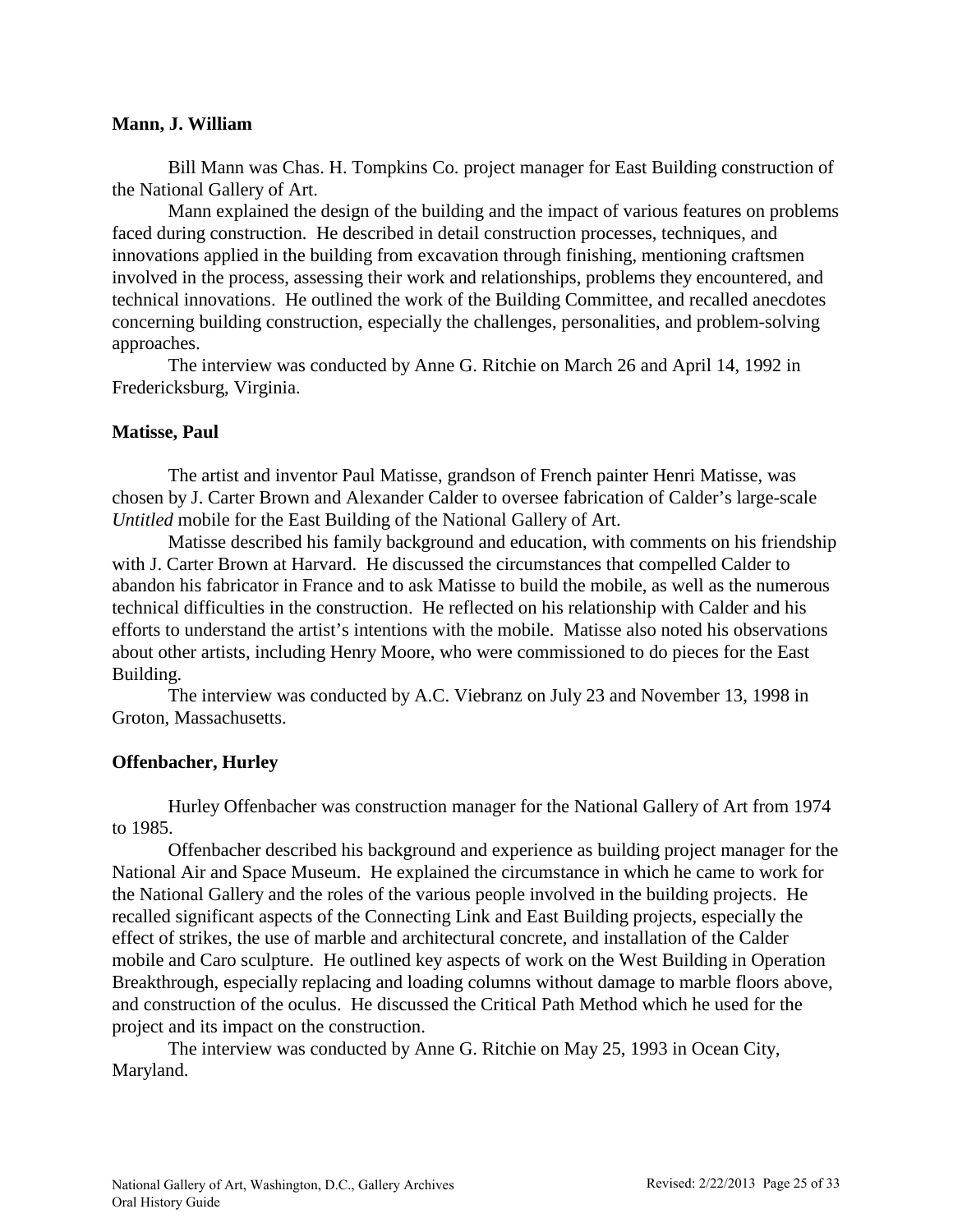## **Oles, Paul Stevenson**

Steve Oles is an architectural perspectivist who was employed by I.M. Pei for the East Building project of the National Gallery of Art.

Oles described how he learned of the East Building project and the effect that his work on this project and association with Pei had on his career. He explained the role of the perspectivist in representing architectural concepts, the process of transferring information between the architect/designer and perspectivist/illustrator, and the impact on the design process of such trial images that can be corrected and modified. He discussed later verification of the accuracy of East Building perspectives with on-site photographs, and publications of his architectural perspectives.

The interview was conducted by Anne G. Ritchie on February 1, 1994 in Washington, D.C.

# **Olsen, Edwin B.**

Edwin B. Olsen was an architect in the office of John Russell Pope during design and construction of the West Building of the National Gallery of Art.

Olsen discussed his work on the National Archives building, followed by his assignments relating to the National Gallery building. He outlined the stages in design of the building and explained the importance of model-making as part of the process. He recalled the meeting at which the Gallery's skylights and laylights were approved, and described the controversy relating to the design of the Rotunda dome. He explained the work of the Vermont Marble Company in forming the Rotunda columns from blocks of Italian marble. He described Alexander Reed's role in building construction. Olsen also recounted Jacqueline Kennedy's efforts to reinstall a fireplace in the White House State Dining Room, and his own visit to former President Truman in Independence, Missouri, as part of this effort.

The interview was conducted by A.C. Viebranz on September 24, 1993 in Suffern, New York.

# **Pei, I.M.**

I.M. Pei was the architect of the East Building of the National Gallery of Art.

Pei described how he became involved in the East Building project and the early steps in planning for the building, including a trip with J. Carter Brown to visit European museums. He explained the evolution of the building design, the challenges faced in meeting site and regulatory requirements, and the role of government agencies in reviewing and approving the plan. He reflected on the relationship between the East Building and the West Building and described important features of the materials and technology used in the building. He commented on his relationship to the building committee and described the evolution of plans to commission works of art for the new building.

The interview was conducted by Anne G. Ritchie on February 22, 1993 in New York, New York.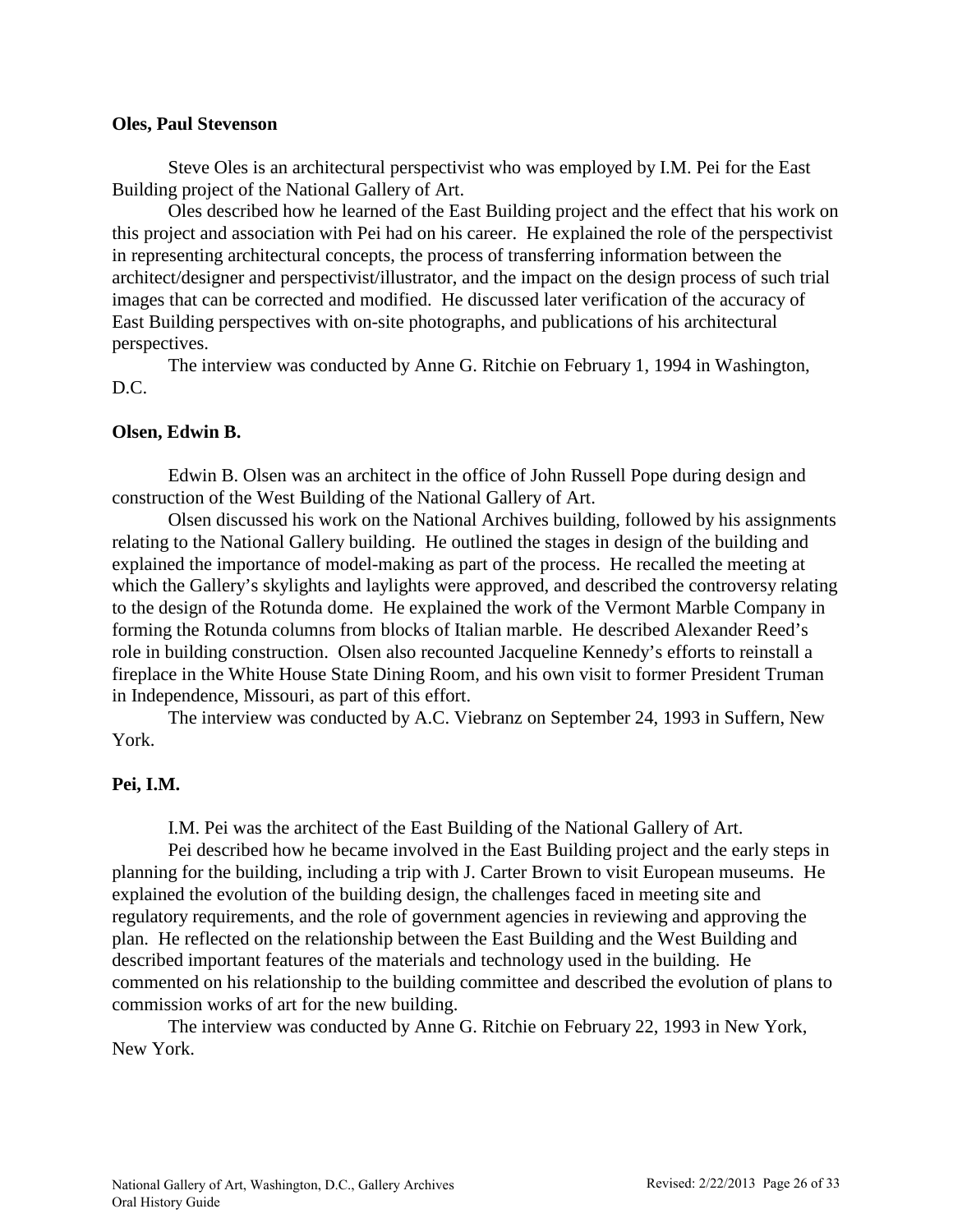### **Rice, Malcolm (with John Craig and John Jones)**

John Craig and John Jones were associated with Candoro and Gray Knox Marble Companies, respectively, firms which were part of the joint venture that quarried marble for the West Building. Malcolm Rice worked first for the Office of John Russell Pope and later served as marble consultant to I.M. Pei & Partners during construction of the East Building of the National Gallery of Art.

Craig, Jones, and Rice discussed the history of the marble industry in Tennessee and noted that the West Building provided an important economic support for the Tennessee marble industry during the depression. They described selection and grading of marble for the building using a "sample wall" as a key, and explained how each piece was marked. They discussed methods used to fabricate the building's exterior columns and fountains. They analyzed differences in marble treatment of the East Building and the West Building, and discussed major challenges in preparing East Building marble, particularly exterior angles and interior stair treads.

The interview was conducted by A.C. Viebranz on September 6, 1988 in Knoxville, Tennessee.

### **Ridgway, Jane Pope**

John Russell Pope's daughter, Jane Pope Ridgway, was a young girl at home when her father worked on the National Gallery of Art's West Building and was a close observer of his work.

She recalled travels with her mother and father and incidents relating to her father's interest and appreciation for architecture. She described his intense concern for details of the Gallery's design and remembered his careful study of marble and its appearance when wet. She commented on the Gallery's dedication, which she attended with her mother.

The interview was conducted by Anne G. Ritchie on June 18, 1990 in New York, New York.

## **Scott, David W.**

David Scott served as an executive officer with the title Planning Consultant at the National Gallery of Art from 1969 to 1984.

Scott recounted his background and the growth of his interest in painting and art history. He explained his work at the National Collection of Fine Arts (now the National Museum of American Art) and the circumstances that led to his work on the East Building project for the National Gallery. He described his responsibilities during the development of the East Building and other National Gallery building projects. He outlined the system for developing the building program and physical plans for the building, and related numerous incidents and decisions that were made, including factors relating to the underground connection between the buildings and the design of the plaza. He described Operation Breakthrough and the design of the Oculus and remembered his work with the artists creating commissions for the new East Building.

The interview was conducted by Anne G. Ritchie on August 26, 1993 in Washington, D.C.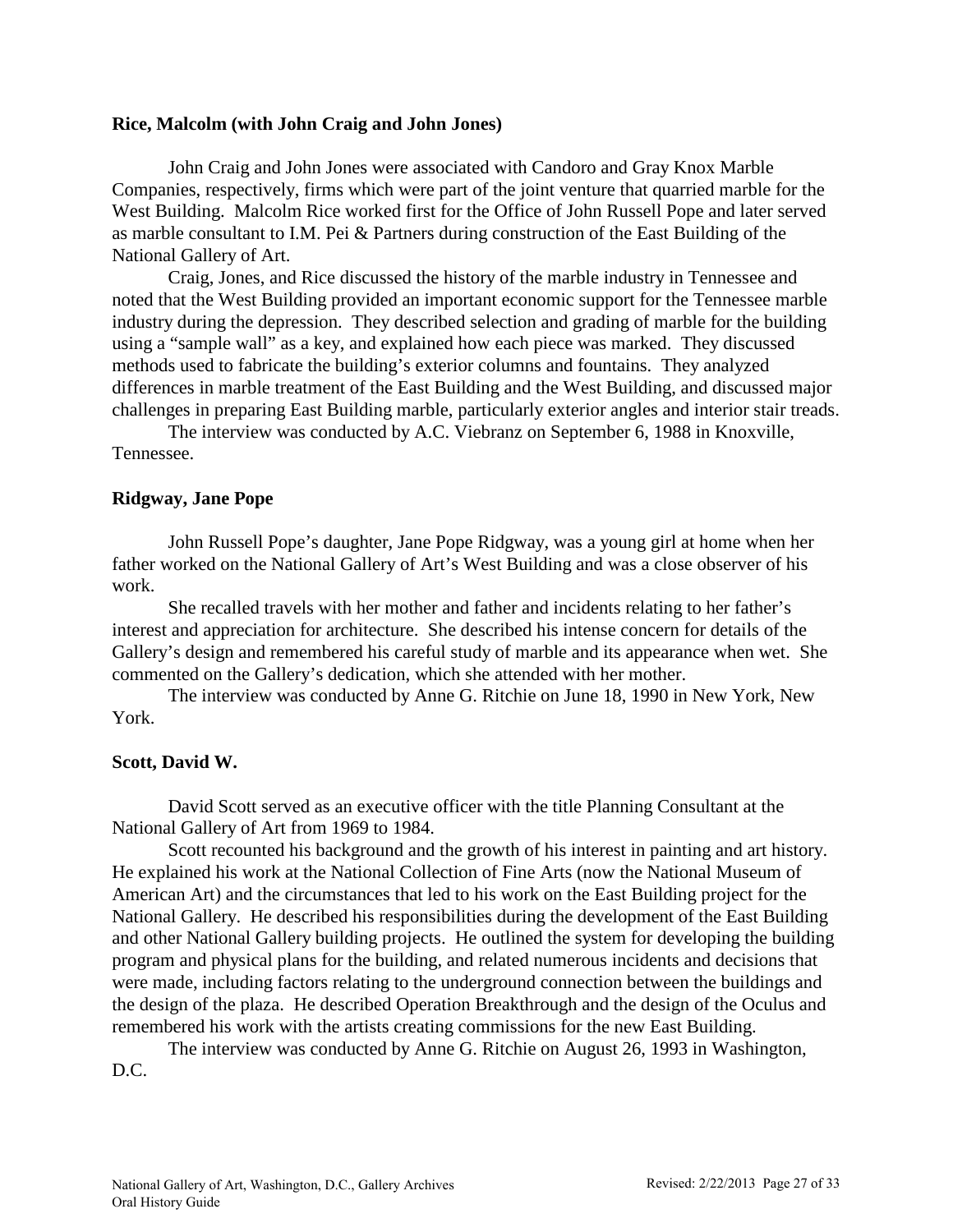### **Young, Theodore**

Ted Young was principal-in-charge for the John Russell Pope architectural firm during the construction of the West Building of the National Gallery of Art, serving as liaison between the Pope office and the trustees of the A.W. Mellon Educational and Charitable Trust, who were responsible for the completion of the building.

Young described John Russell Pope, the organization of his architectural firm, and the role of the A.W. Mellon Educational and Charitable Trust, including prominent personalities associated with the Trust. He explained the design of the building and its construction, including selection of the exterior marble and construction of a sample wall on-site in Washington. He noted Andrew Mellon's interest in architecture and described the circumstances of the selection of John Russell Pope as architect for the West Building. He reflected on the building's architectural importance and influence.

The interview was conducted by A.C. Viebranz on September 24 and 29 and October 6, 1987 in Greenwich, Connecticut.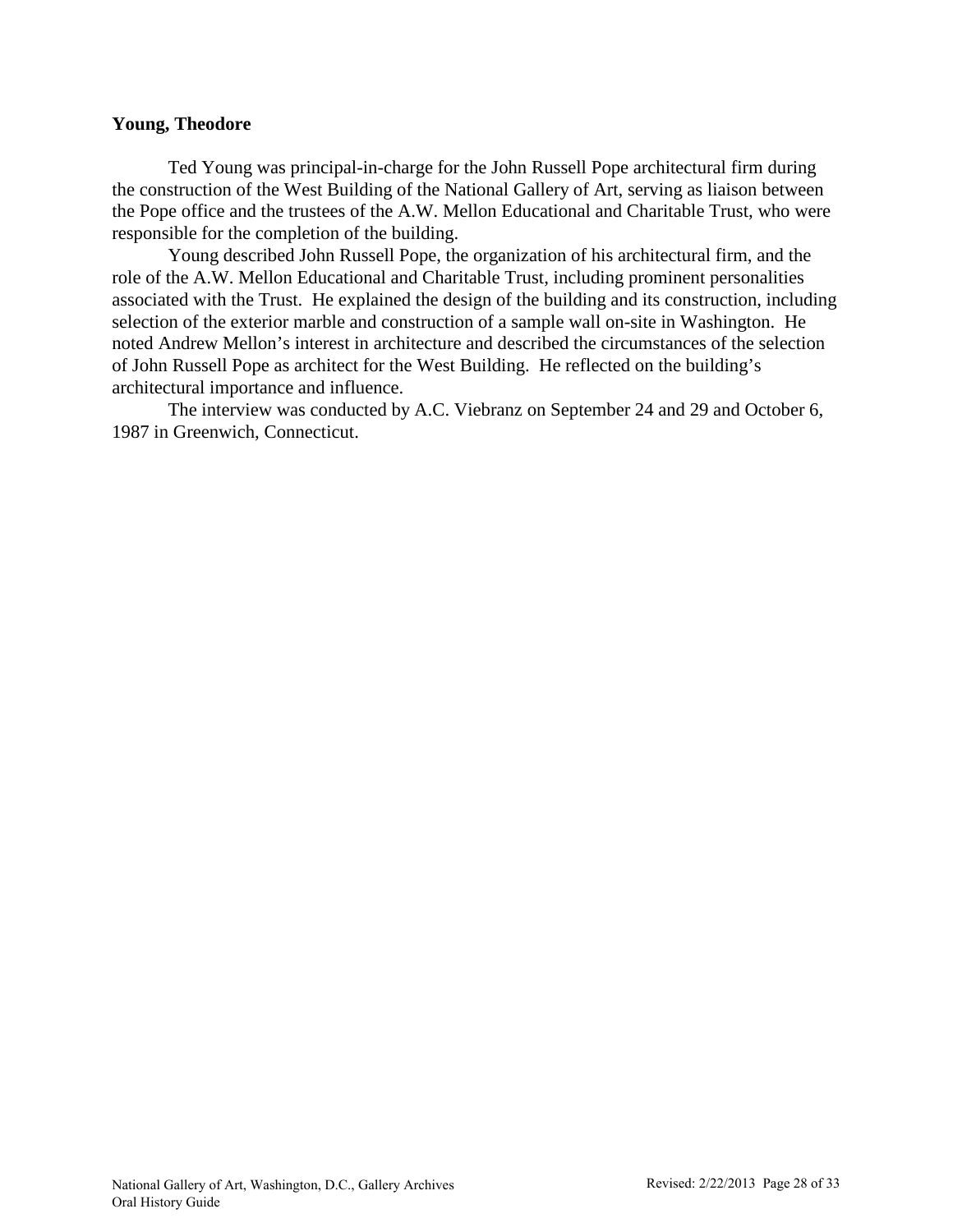# **OBSERVERS AND ASSOCIATES OF THE NATIONAL GALLERY OF ART**

## <span id="page-28-0"></span>**Bjurström, Per**

Per Bjurström was Kress Professor in residence at the Center for Advanced Study in the Visual Arts (CASVA) in 1990-1991 and a long-time observer and colleague of the National Gallery of Art.

Bjurström recounted experiences during his years as curator and director of the Swedish Nationalmuseum and noted the common concerns and problems that face national or government-sponsored museums. He reflected on the role of museums in the life of a country and its people. He described his experience at CASVA and shared observations about his year in Washington.

The interview was conducted by Anne G. Ritchie on May 7, 1991 in Washington, D.C.

## **Conger, Clement E.**

Clement Conger, curator of the diplomatic reception rooms at the Department of State, was a reporter at the 1941 opening of the National Gallery of Art and has been a long-time associate and observer of its activities.

Conger described the opening of the Gallery and his reaction, as a member of the press, to seeing the installation of paintings in the new building. He described President Franklin D. Roosevelt at the opening and on other occasions. He recalled the Mellon Fountain and visits to the National Gallery of Art by foreign dignitaries. He reflected on collections of American art in the United States, and on the contributions of Andrew Mellon, David Finley, and John Walker to the development of the Gallery. He described the diplomatic reception rooms at the Department of State and his experiences at the White House and gave his views concerning the architecture of the East Building.

The interview was conducted by A.C. Viebranz on July 14, 1992 in Washington, D.C.

## **DeAtley, Thelma with Virginia Brown**

Thelma DeAtley was a copyist at the National Gallery of Art from a time shortly after the Gallery opened. She was interviewed with her daughter, Virginia Brown.

DeAtley described how she learned of the National Gallery of Art and became a copyist. She explained the painting techniques used by copyists and their ways of helping one another. She recalled her experiences at the Gallery, including reactions of visitors to the copyists' work. She described the copyists' room and the special table in the cafeteria reserved for them. She remembered people she had known through her work as a copyist, especially Richard Bales and Gregory Stapko.

The interview was conducted by Anne G. Ritchie on April 11, 1994 in Washington, D.C.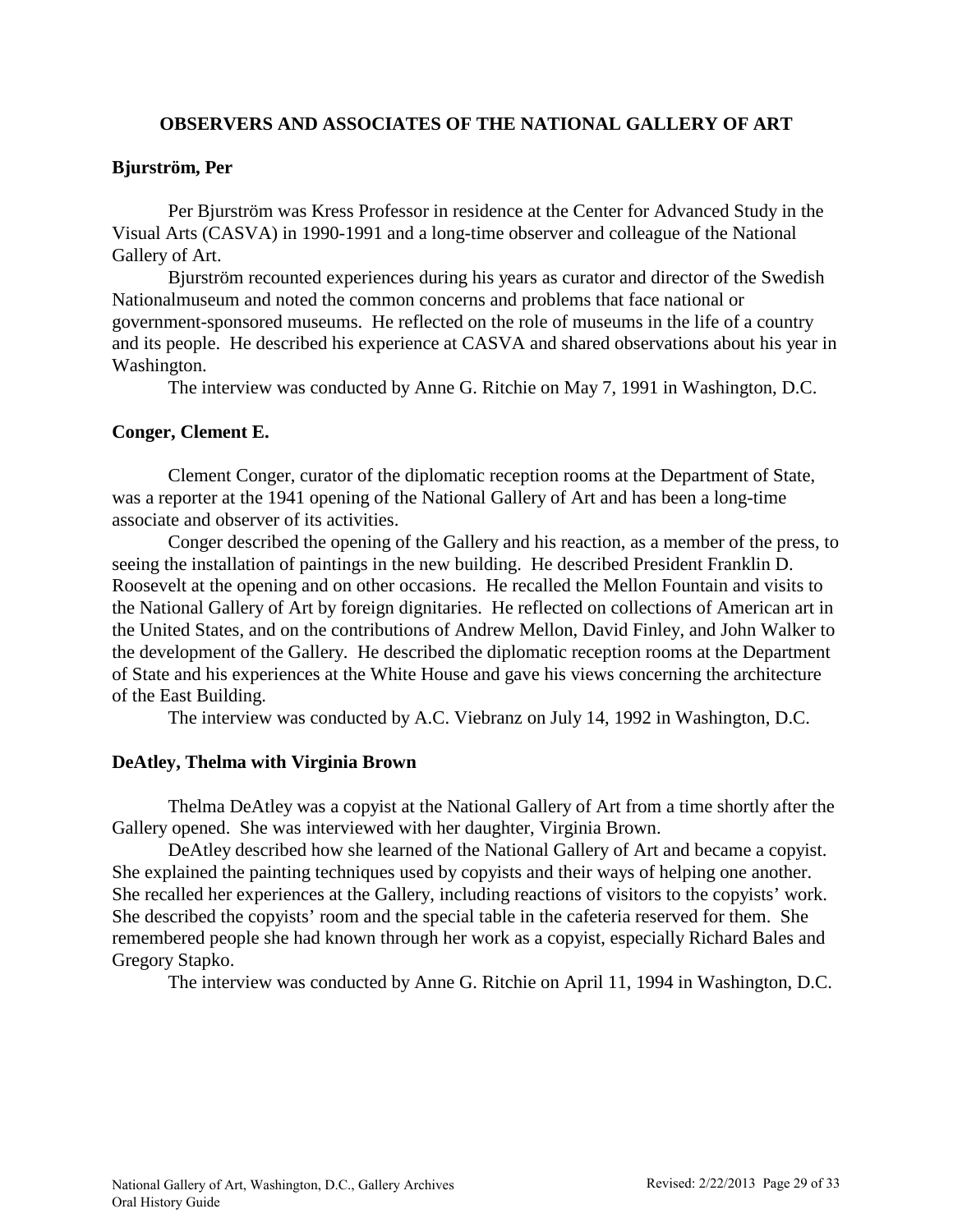### **Feller, Robert**

Physical chemist Robert Feller was chief investigator for the National Gallery of Art research project into artists' materials at Pittsburgh's Mellon Institute--later Carnegie Mellon University--publishing extensively in the fields of synthetic and natural picture varnishes, pigment analysis and the effects of light.

Feller described his education and circumstances of his early work at the Carnegie Institute. He recalled the relationship between the National Gallery of Art and the Institute and many of the personalities involved. He outlined the various directions and concerns of his research, his methodology and his findings. He noted the interest and contributions of various Gallery staff members, the reactions to his findings, and the long-term impact of his work. He reflected on colleagues and noted development of the field of art conservation over time.

The interview was conducted by John J. Harter on March 30, 1989 in Pittsburgh, Pennsylvania.

### **MacEwen, Edward C.**

Ed MacEwen, an advertising executive with GTE Corporation, initiated GTE's first support for a National Gallery of Art exhibition in 1979 and continued to coordinate GTE's role at role in funding Gallery exhibitions until he retired from GTE in 1996.

MacEwen described his role as liaison between the Gallery and GTE and remembered his colleagues in both institutions. He recalled the exhibitions supported by GTE, noting the reasons for selecting each one, the special events and programs that accompanied exhibitions and how these benefitted the company.

The interview was conducted by Anne G. Ritchie on July 18, 1996 in Washington, D.C.

## **Modestini, Mario**

Mario Modestini became art conservator for the Samuel H. Kress Foundation in 1949 and later was conservation consultant to the National Gallery of Art.

Modestini described his early life and the circumstances of his invitation to work for the Kress Foundation. He remembered Rush Kress, Francis Sullivan, Mary Davis, Franklin Murphy, and others associated with the Foundation. He described the paintings acquired by the Kress Foundation, the involvement of John Walker in the acquisitions, conservation of the collection in New York, at Huckleberry Hill and elsewhere, and the distribution of the collection to regional art galleries. He outlined Robert Feller's contributions to conservation and recalled his experiences with the controversial varnish "27H." He recounted the acquisition and framing of *Ginevra de'Benci* and controversies concerning conservation of various works, especially Rembrandt's *The Mill*. He shared anecdotes relating to various other works of art.

The interview was conducted by A.C. Viebranz on November 5, 1993 in New York, New York.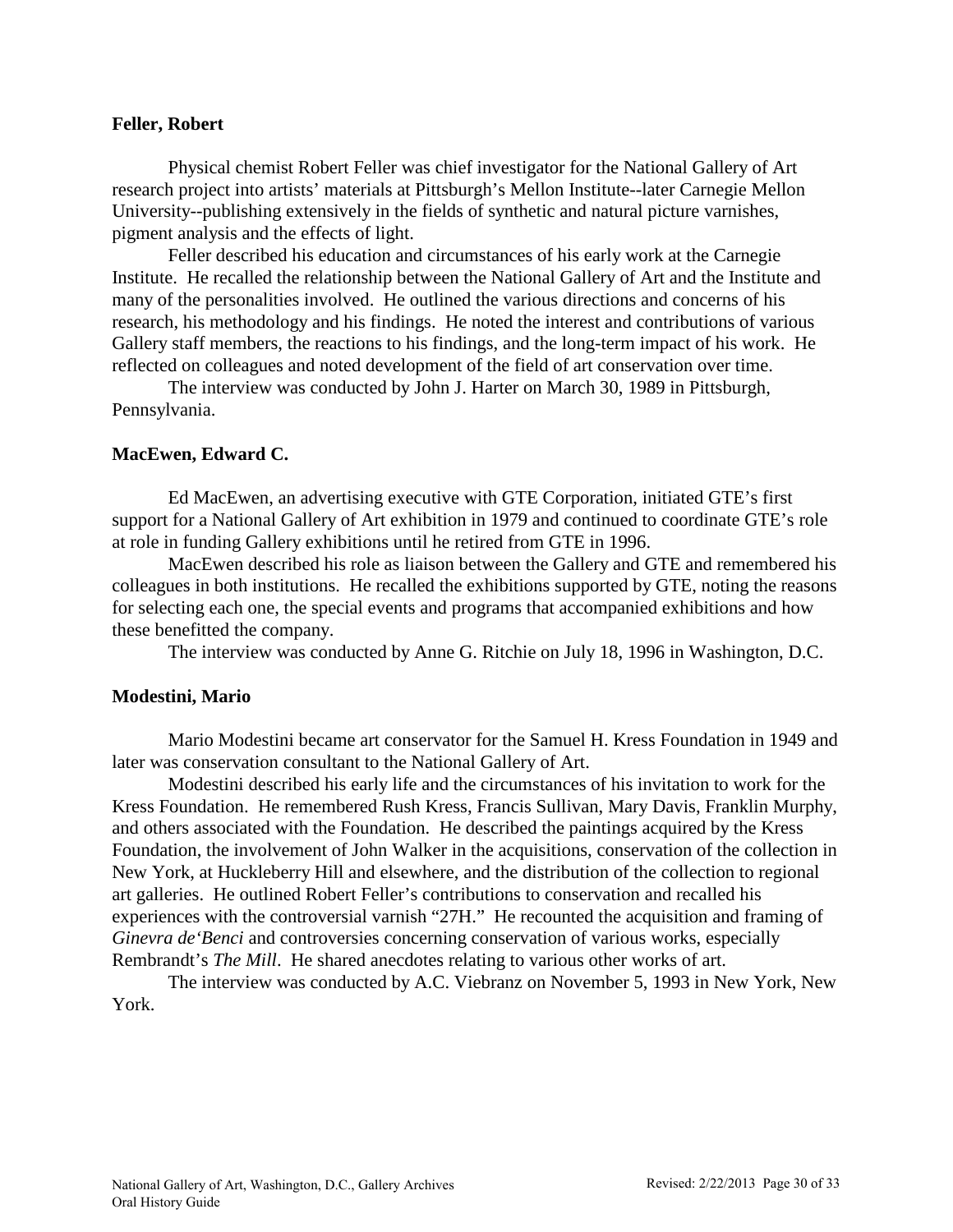### **Mongan, Agnes**

Agnes Mongan, sister of National Gallery of Art staff member Elizabeth Mongan and herself a Kress professor at the Center for Advanced Study in the Visual Arts, was a long-time observer and associate of the National Gallery.

Mongan described her education in Paul Sachs's museum course and recalled seeing Andrew Mellon's collection in his Washington apartment and the Widener collection at Lynnewood Hall. She spoke of her friendships with John Walker and Kenneth Clark and recalled their intellectual and cultural interests and friendships. She especially noted her association with American Defense/Harvard Group, and the impact of the Army's Monuments, Fine Arts, and Archives Section during World War II. She commented on various Gallery personalities and her experiences as a Kress professor.

The interview was conducted by John J. Harter on June 21, 1989 in Cambridge, Massachusetts.

### **Pearson, Nathan**

Nathan Pearson began work in Paul Mellon's Pittsburgh office in 1947 and continued to work there through the time of the interview.

Pearson recounted his early employment at the Carborundum Company and the circumstances of his work for Paul Mellon and Ailsa Mellon Bruce. He explained his association with the A.W. Mellon Educational and Charitable Trust and other foundations. He described his impressions of the National Gallery of Art and of people with whom he worked, especially John Walker and Ernest Feidler.

The interview was conducted by Anne G. Ritchie on October 15, 1993 in Pittsburgh, Pennsylvania.

# **Perry, Marilyn**

Marilyn Perry joined the Samuel H. Kress Foundation as executive vice president in 1981. In 1984 she was elected president of the Foundation.

Perry described her educational background, how she was urged by Kress board member Franklin Murphy to join the Kress Foundation, and her experience there. She mentioned a fund which the Kress Foundation is establishing in memory of Mr. Murphy which will enable the National Gallery of Art to host international symposia on various aspects of the illustrated book. She described the Foundation's ties with the Gallery including the initial Kress gift, the photographic archives, and the Kress fellowships and professorships established in the Center for Advanced Study in the Visual Arts (CASVA). Perry discussed the possibility of a future conservation center for the Gallery which would be funded by the Kress Foundation. She recalled how the Foundation commissioned and published the systematic catalogue of the Kress collection and sponsored other publication projects. She expressed her opinions on the purpose of the National Gallery of Art and her philosophy on the relative merits of small and large exhibitions.

The interview was conducted by A.C. Viebranz on March 6, 1995 in New York, New York.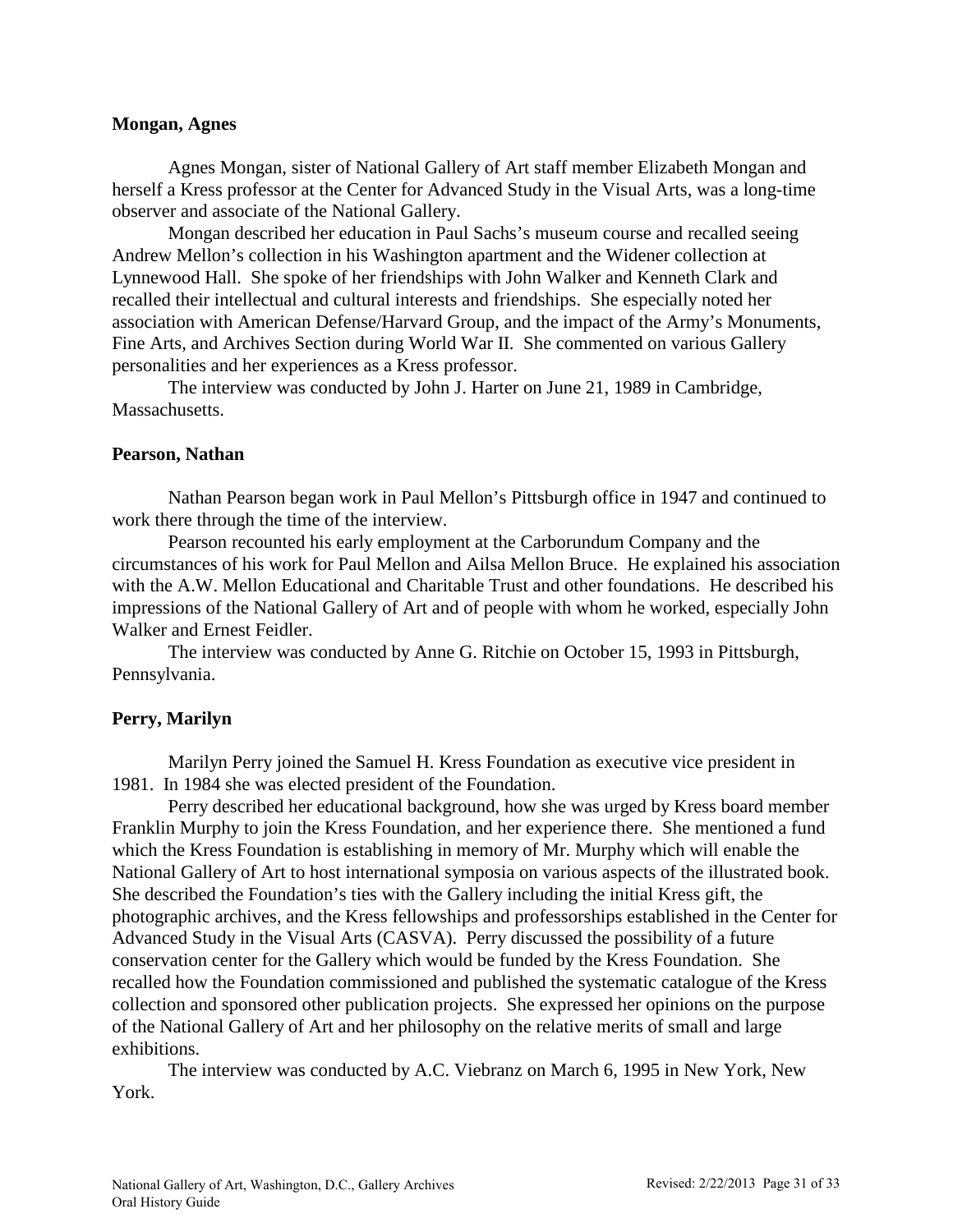### **Schmidt, Adolph William**

Adolph Schmidt began work for the A.W. Mellon Educational and Charitable Trust in 1937 and later became its treasurer, executive vice president and president.

Schmidt recalled his associates at the Trust including David Bruce, Paul Mellon, and Donald Shepard and described the West Building project for the National Gallery of Art, noting especially the importance of the marble and the problems presented in selecting it and obtaining sufficiently large quantities for the building. He recounted his concern that Andrew Mellon had not wanted the Gallery named for him and the movement that he led for the Andrew W. Mellon Memorial Fountain on Pennsylvania Avenue.

The interview was conducted by Anne G. Ritchie on May 14, 1992 in Washington, D.C.

### **Standen, Edith**

Edith Standen was secretary to the Widener Collection from 1929 to 1942. She joined the Women's Army Corps in 1943 and became a Monuments, Fine Arts, and Archives Section officer in Europe. She served as a curator at the Metropolitan Museum of Art in New York until her retirement in 1970.

Standen described Paul Sachs's museum course at the Fogg Museum and explained how she was hired by Joseph Widener. She recalled Widener's approach to his art collection, dealers he worked with, and the transfer of the collection to the National Gallery of Art. She explained her work in Europe for the Monuments, Fine Arts, and Archives Section and assessed the impact of the transfer of Berlin paintings to the National Gallery.

The interview was conducted by A.C. Viebranz on December 1, 1989 in New York, New York.

## **Stoner, Joyce Hill**

Joyce Hill Stoner is a conservator who teaches in the painting conservation department of the University of Delaware-Winterthur.

Stoner described her educational background in art and conservation. She outlined the development of the field and explained the differences in theory and approach of the major figures in painting conservation. She discussed many conservators and their varying philosophies, including Rutherford John Gettens, George Stout, Sheldon and Caroline Keck, Hubert von Sonnenberg, Diane Dwyer Modestini, Mario Modestini, William Suhr, Richard Buck, Helmut Ruhemann, Umberto Baldini, Johannes Hell, Norman Brommelle, Thomas Brachert, Kay Silberfeld, and Victor Covey. She remembered John Brealey and reflected on his personality, professional philosophy, and the perspective he had on his role in the National Gallery of Art's conservation controversy.

The interview was conducted by A.C. Viebranz on July 7, 1995 in Wilmington, Delaware.